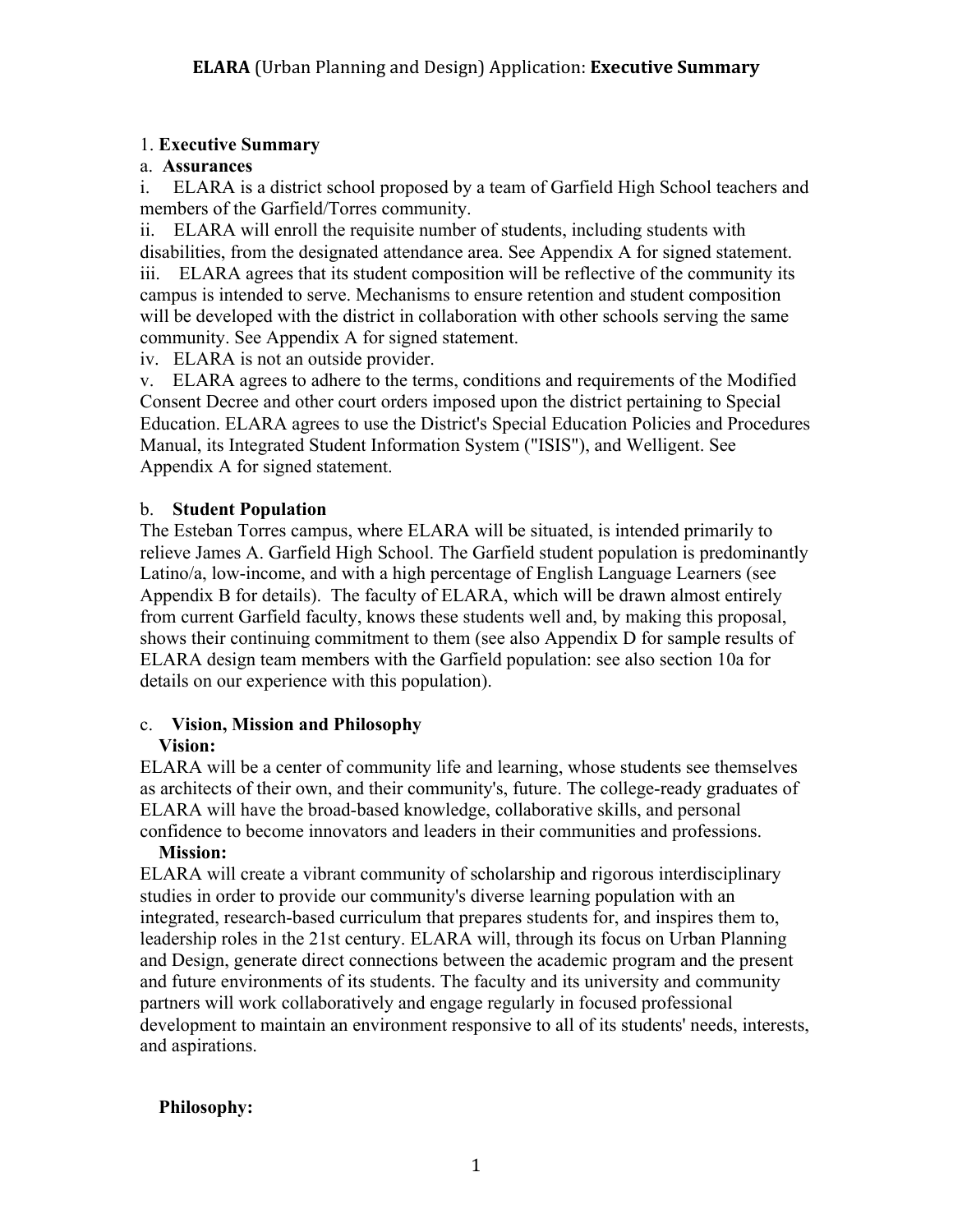### **ELARA** (Urban Planning and Design) Application: **Executive Summary**

The students in the East LA community feel a deep connection to their neighborhoods. ELARA's Urban Planning and Design focus will allow its students to venture outside the boundaries of their community, in order to gather ideas, experience and expertise to bring back to their home community. ELARA will be, in both its academic focus and its community outreach, an incubator for the future of East Los Angeles.

ELARA hopes to take advantage of the opportunities provided by the opening of a new campus to rewire the relationship between school and community. One of our partners, Los Angeles Education Partnership, is working to establish the Torres campus as a "community school," open for many hours more than the school day, providing services beyond the core instructional mission (see sections 1e and 8a, b, and c, below). The ELARA design team believes that this would powerfully support our vision by more thoroughly embedding the school in the life of the community.

To be successful in their futures, to make a difference to the future of their community and beyond, ELARA's students will need to be equipped not only with strong content knowledge, but with the so-called 21st century skills, such as critical thinking, problemsolving, the ability to apply knowledge to novel situations, and the ability to work in teams. The practical aspects of ELARA's curriculum design -- interdisciplinary, projectbased and inquiry-based -- are derived from proven Humanitas models that embed mastery of content within critical-skills development. Research on how the brain learns has established that content is most readily retained when it comes embedded in practical, meaningful contexts. Such contexts are provided by interdisciplinary project-based strategies, and also by curriculum connected to career focuses, such as ELARA's Urban Planning and Design program.

ELARA will open with grades 9-11, and add grade 12 in its second year. Full implementation of the goals outlined above, plus incorporation of career pathways and other desirables, will unfold over five years, giving each element time to cohere and allowing the developing school community to inform the future shape of the school.

#### **A Day in the Life of an ELARA Student**

On a day halfway into his first term as a Freshman, Jaime arrives in a state of eagerness and a little nervousness: today, he and the other members of his team will present and defend their Utopian Project. For the last several weeks, he and the other four 9th graders in his work group have been collaborating on the project in their English, Geography, and Biology classes (the project is a culminating activity for all three classes). In English class they had discussed how to construct a society that would produce moral behavior in its citizens, then read excerpts from Utopian novels and revised their initial ideas. After deciding what sort of Utopia they would design, each work group used knowledge and research from their geography and biology classes to determine the best location for an ecologically sound society. And today was the day that each group would make a multimedia presentation in front of a group of older students and parents. He knew that the audience would be attentive: parents are just like that, and the older students had to write essays assessing the various projects presented.

The project had seemed overwhelming to Jaime at first: so much to ask of a struggling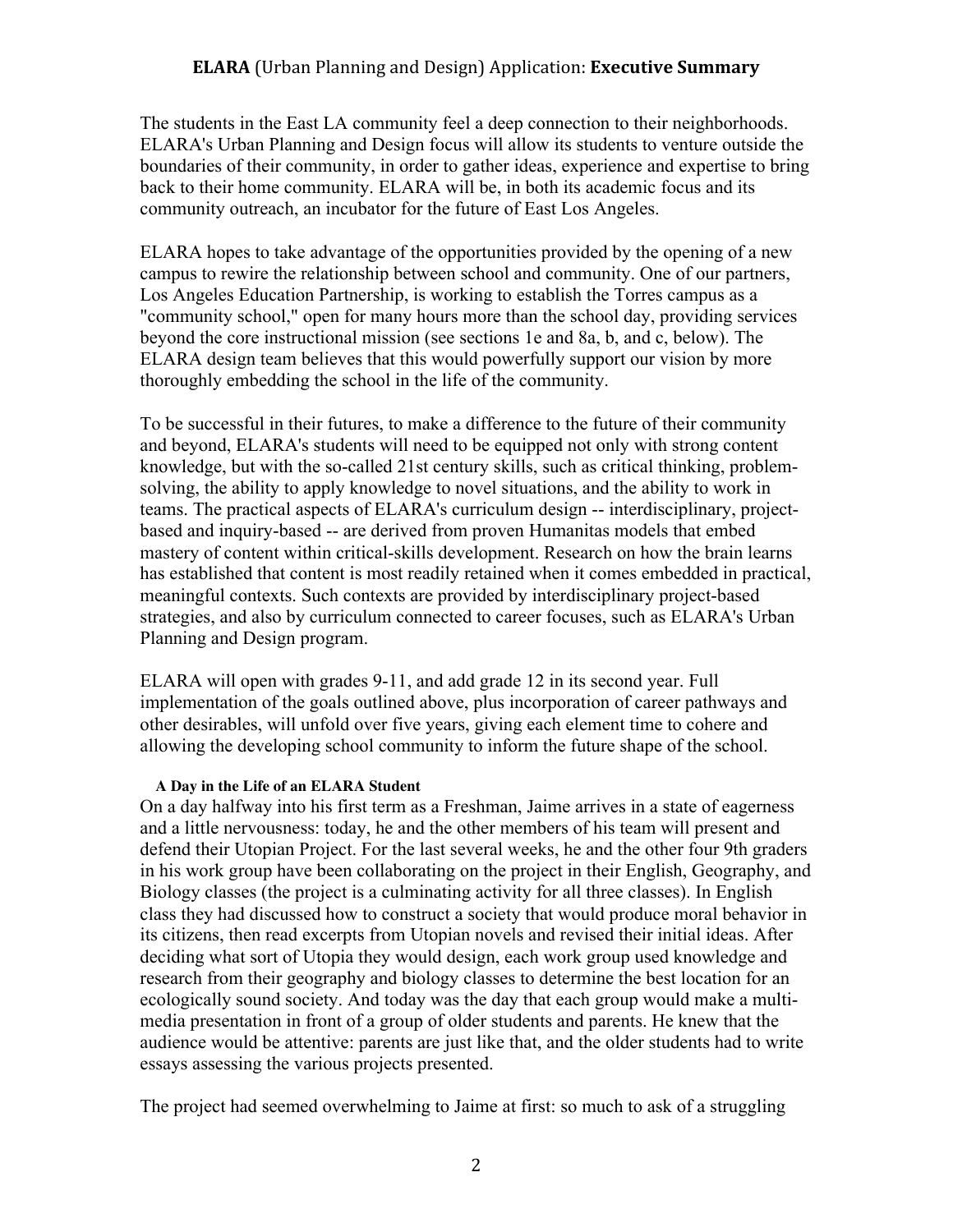#### **ELARA** (Urban Planning and Design) Application: **Executive Summary**

student with a learning disability! But with the help of his team members, five teachers (counting his Advisory period and Study Skills teacher), and a Special Education aide, he had discovered that even though the science was a challenge for him, as was some of the reading and writing, he was good at imagining how things would fit together and seeing how one thing could cause another, and these talents allowed him to make sense of the other stuff while contributing his full share to the project.

The presentations took most of the day, and Jaime found that watching the other presentations eased his fears: other students looked nervous, too, but they still said and showed interesting things. He found himself asking lots of questions and even engaging in debate. By the time he and his team gave their presentation, and an 11th grader challenged one of his ideas, he argued his case eagerly, without any sense of doubt or pressure.

Jaime's only other class that day (he had four classes to attend each day) would be Algebra. Tomorrow, he would have the other half of his schedule: PE, Spanish, English Language Skills, and Study Skills, along with his Advisory period. No big projects in those classes right now, but he felt a renewed eagerness to work on his academic skills: when the next big interdisciplinary project came at the end of the semester, he wanted to do even better than he had today.

Of course, Jaime's school day doesn't end with his last class. Today, he was due to start training, with Inner City Struggle's outreach director, for a service learning project he was excited to get started on. This would involve conducting a community needs assessment survey in preparation for the redesign of a park in his neighborhood. This was one of the things he liked best about his new high school: what he was learning in school helped him to play a role in the life of his community; a small role, now, but he knew that, as years went by and he pursued his education into college and beyond, there would be no limit to the contributions he would have the knowledge and skills to make.

#### d. **Education Plan**

ELARA relies on three established pedagogies to provide our community's diverse learning population with a curriculum that challenges, engages, and inspires. These are:

 *Humanitas*, the Los Angeles Education Partnership's thematic interdisciplinary, project-based, writing-assessed curricular approach, which has a two-decade record of success in LAUSD;

 *Design-Based Learning*, developed at the Art Center College of Design and Cal State Poly Pomona, which embeds interdisciplinary learning in problem-solving scenarios and has been successfully used at public, private, and charter schools throughout California; and

 *Shared Inquiry*, a widely-used method of learning, developed by the Great Books Foundation, in which participants search for answers to the fundamental questions raised by a text.

The Urban Planning and Design focus, which ELARA's design team is developing with our partners at UCLA's School of Public Affairs, Department of Urban Planning, and Art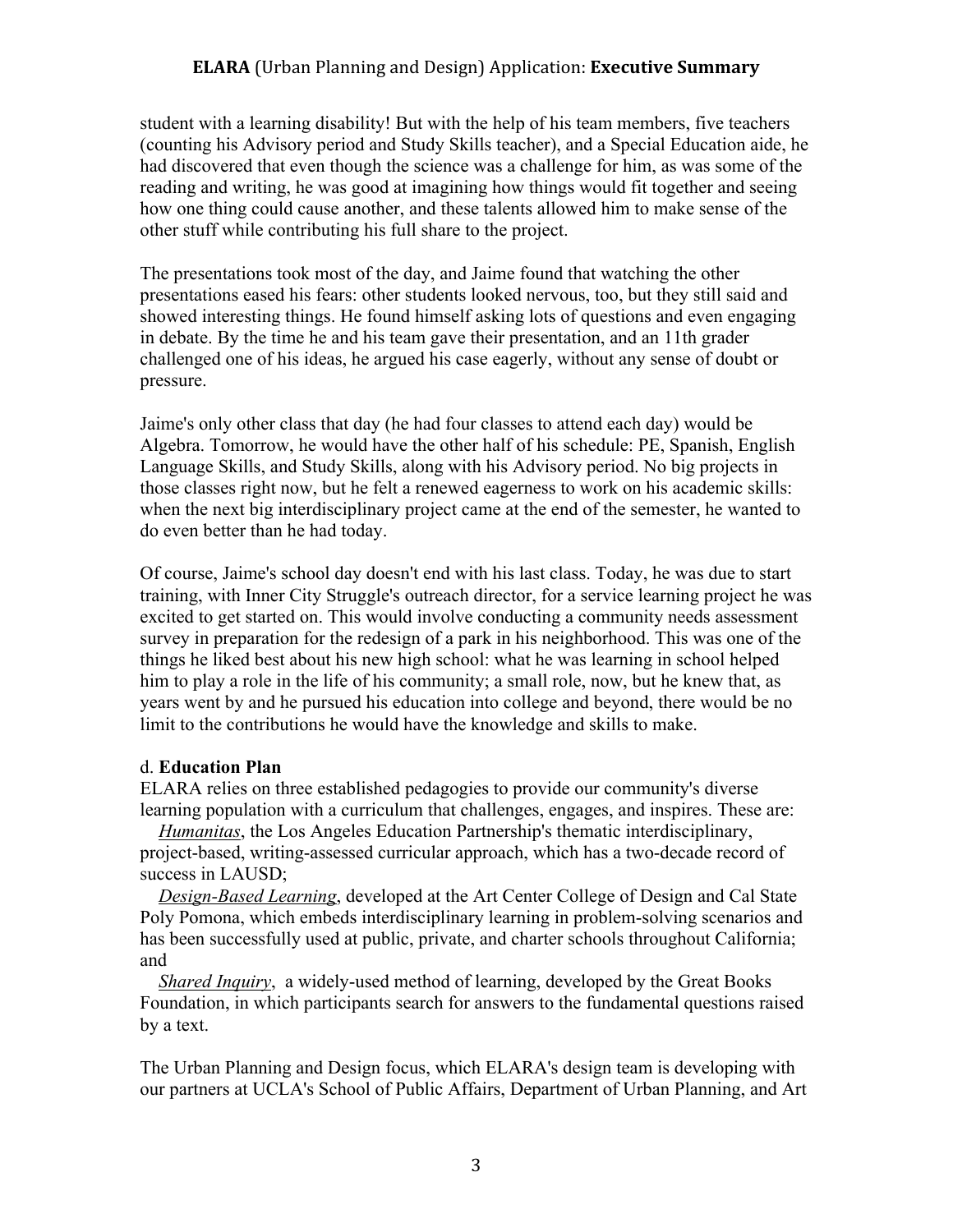### **ELARA** (Urban Planning and Design) Application: **Executive Summary**

Center College of Design, harnesses these pedagogies to real-world, career-oriented scenarios. The UPD's program focus is on finding solutions to everyday problems, on developing plans for equitable and sustainable communities of the future, and on empowering individuals to take control of their surroundings; ELARA's pedagogical approaches are highly-suited to support these focuses, as they encourage student independence and put equal emphasis on research (Shared Inquiry), problem-solving (Design-Based Learning), and communication of findings and solutions (Humanitas).

ELARA intends to consistently exceed, to a statistically significant degree, California state averages for four-year graduation rates, first time and total CAHSEE pass rates, and CST proficient/advanced scores. (See section 4a and its appendix for projections forward.) We believe this is achievable through implementation of the Humanitas model, coupled with data-driven interventions in core subjects. Students in Humanitas programs in LAUSD have consistently outperformed their peers on the above measures; at Garfield High School, Humanitas students -- demographically indistinguishable from the school at large -- have outperformed the rest of the school on most measures. (See Appendix C.) Accordingly, we believe that a fully implemented Humanitas methodology, incorporating Design-Based Learning techniques into the project-based aspects of the program, and Shared Inquiry into the writing-based components, will provide an exceptionally powerful platform for a rigorously standards-based curriculum. Where students are struggling to meet expectations, we will employ RTI techniques.

All ELARA faculty will participate in the Professional Development workshops provided by the above partners and collaborate in grade-level interdisciplinary teams to produce coherent instructional units that give to content knowledge the genuine sense and meaning required for retention and utilization in novel contexts. Some members of the proposed faculty have current experience in Humanitas and Shared Inquiry techniques; others will receive training in these and Design-Based Learning techniques; full implementation of pedagogical and career pathway elements will take five years to attain, pending training of all faculty.

Faculty members at each grade level will form teams to set achievement goals per course, ensure vertical integration, and establish grade-level achievement benchmarks. Annual presentation of projects or portfolios will be used to assess achievement of benchmarks. Advisory period teachers will monitor each student's progress through the benchmarks, and help establish, in conjunction with the counselor, specific strategies to support and extend that progress.

The Governing Council, which includes parents and students, will be involved in setting standards-aligned grade-level themes and unit themes in order to ensure ongoing conformity to ELARA's Vision and Mission. The board will also work with Planning and Design Industry educators and professionals to assure the continuing utility of the curriculum to career-pathway students, while guaranteeing that the non-career-pathway students benefit from the problem-solving nature of the field.

#### e. **Community Impact and Involvement**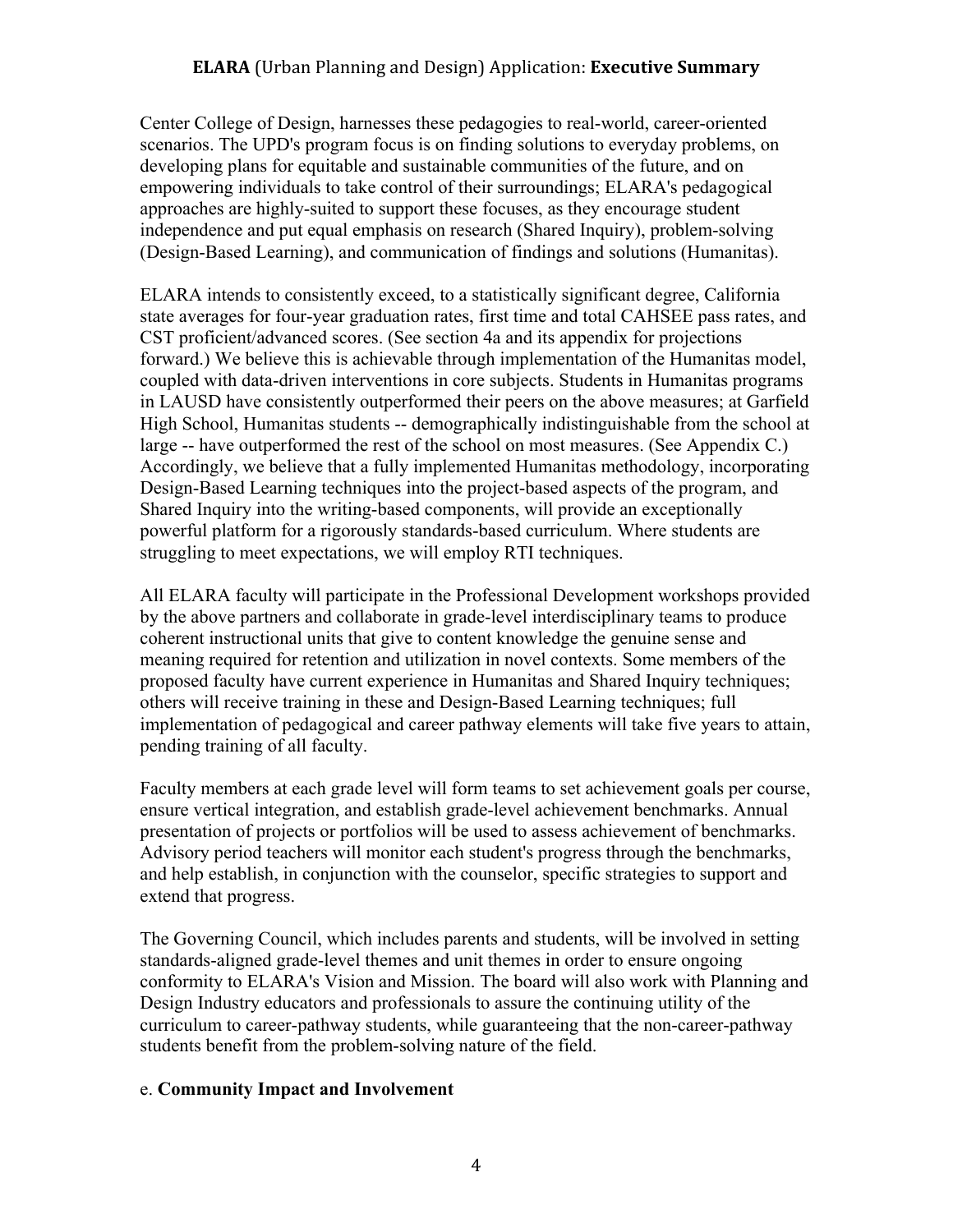This proposal arises from the community to be served and ELARA's mission emerges from the experience of teachers and students in the community, and in response to expressed goals and desires of members of the East Los Angeles community.

Along with helping area students develop Urban Planning and Design skills that can foster genuine community empowerment, ELARA will also exercise students' sense of civic responsibility by meeting local community-defined needs via Service Learning projects, in partnership with the Los Angeles Unified School District.

ELARA is affiliated with LAEP in proposing that the Torres campus be organized as a Community School; section 8, below, provides extensive detail.

### f. **Leadership/Governance**

ELARA's leadership team will consist of a principal teacher, teaching staff, parents, students, and community members and partners (initially from Inner City Struggle and UCLA, with others to be added as partnerships solidify). Formally, there will be a School Site Council, on the LAUSD model (principal, teachers, other staff, parents and students) to handle those matters reserved by law and policy to SSCs, particularly budget approvals and single plan. An extended version of the SSC, the Governing Council, which will include community partners, will be responsible for maintaining and advancing ELARA's vision and mission. The Governing Council will oversee hiring, staffing, and evaluations.

The Design Team, which will be the core of the initial leadership team, is made up of Garfield teachers, with a wealth of experience in, and connections to, the community. These teachers have served in a variety of other capacities, including literacy coach, department chair, SLC lead teacher, SLC coordinator, TUPE coordinator, leadership advisor, and AVID coordinator.

## g. **Fiscal Plan**

As a District School, funding is on a per-pupil basis. Funding priorities are classroom personnel, professional development/planning time, and classroom technology.

*Classroom personnel*: the research is clear that the primary determinant of classroom outcomes is the pupil-teacher relationship. All ELARA spending decisions will be guided by that principle. To the fullest extent possible, all personnel will be classroom personnel who take on additional responsibilities for a portion of the day.

*Professional development and planning time*: the collaborative emphasis of ELARA's pedagogical approaches, the need to evaluate data regularly, and the need to monitor student progress all require time for teachers to work together.

*Classroom technology*: the character of the 21st century workplace, the nature of projectbased learning, and the need for equitable access to off-campus resources, all argue for a fully wired, interconnected school.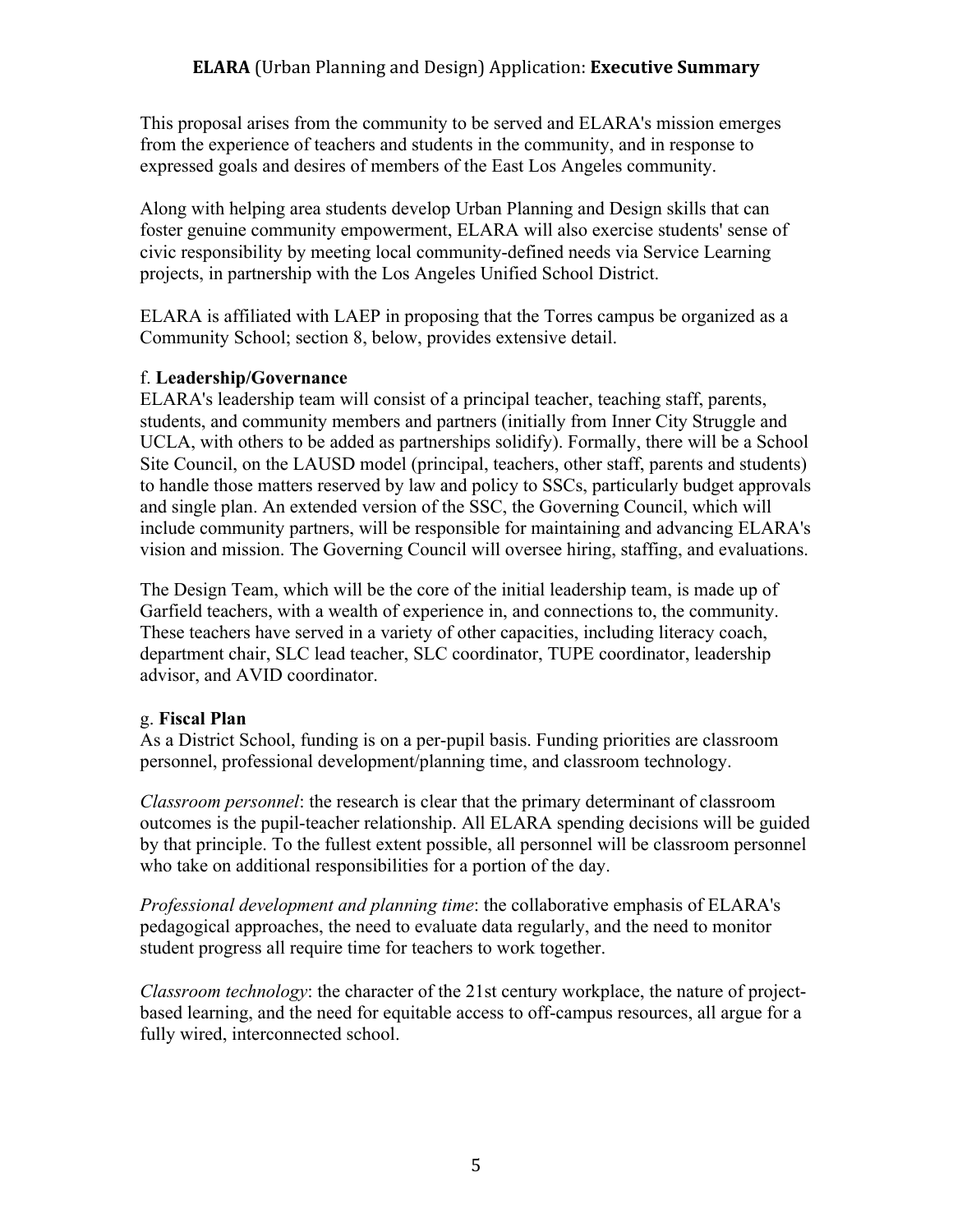# 2. **CURRICULUM AND INSTRUCTION**

## a. **Curriculum Map and Summary**

ELARA will open with grades 9 through 11, with grade 12 added in the 2nd year, after WASC accreditation. Appendix D provides a more detailed outline of intended courses (all aligned with state standards) and planned sequencing; what follows here is an overview keyed to the A-G requirements of the UC and CSU systems, plus state mandates.

Note that ELARA will operate on a blocked 2x8 schedule, allowing students to earn up to 80 units of credit per year, against the 55 needed to matriculate to the next grade. This allows time for during-the-school day Response to Intervention and Instruction, and credit recovery, as well creating space for off-campus electives and internships in the Senior year. Due to the limitations on the number of faculty imposed by a school of 450- 500 students, as will be the case on the Torres campus, a full range of elective opportunities cannot be provided by the school itself, thus the importance of partnerships, especially those provided through ELARA's affiliation with Los Angeles Education Partnership.

*History/Social Science*: ELARA will expand the 2 year "A" requirement to 4 years, with the following annual sequence: Geography, World History, American History, Economics/Principles of American Democracy.

*English*: ELARA will offer 4 years of core English classes, as per the "B" requirement. Intervention students in 9th and 10th grade will receive an additional period of English. All students will also take a Humanities class focusing on Greco-Roman and Norse mythology, the Bible as Literature, and Western Philosophy. Students will take this elective (which fulfills the "G" requirement) in either 9th or 10th grade, depending on remediation and credit recovery needs.

*Math*: ELARA students will take the UC/CSU-recommended 4 years of math ("C" requirement is 3 years). For all students this will include Algebra I, Geometry and Algebra II, with the 4th course, dependent on student need and interest, selected from the following: Integrated Math, Trigonometry, or Calculus. The latter two courses will probably be provided by East Los Angeles College, and provided on the Torres campus if LAEP's community school proposal is approved. Additional intervention courses will be available for 9th and 10th graders.

*Laboratory Science*: ELARA students will take the UC/CSU-recommended 3 years of science (the "D" requirement is 2): Biology, Chemistry, and Physics. Career pathway students will be encouraged to take an appropriate 4th year with one of our partners.

*Language other than English*: ELARA students will fulfill the 2-year "E" requirement with Spanish.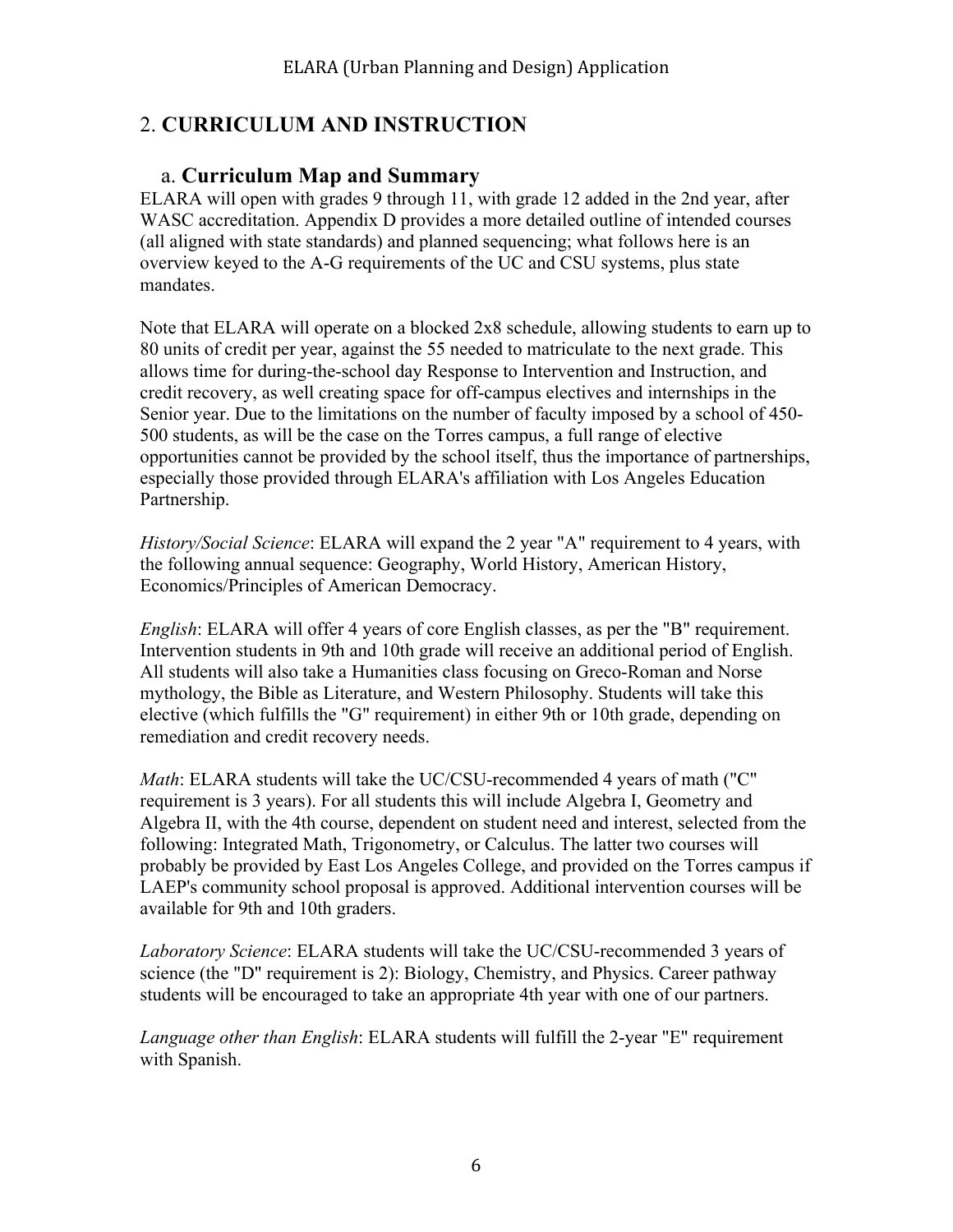*Visual and Performing Arts*: ELARA students will take a 1 year Art History course (Honors or AP) or a 1 year Visual Communications course to fulfill the "F" requirement. Lack of studio art facilities in the Torres classroom buildings necessitates that students interested in studio art will take courses with our partners.

*College-Prep Electives*: ELARA students will have various options for fulfilling the G requirement, including the Humanities course described above, a third LOTE year, arts courses from one of our partners, and/or career pathway courses. It should be noted that restrictions in facilities and staffing will require that we rely on partnerships, particularly with ELAC, Art Center College of Design, and East Los Angeles Classical Theater, for instruction in visual and performing arts.

In addition, ELARA students will take two years of Physical Education, as per state requirements.

Students will have access to the library on Torres campus and, via internet, the Los Angeles County Library. Under the Community School model being proposed by our partners in LAEP, the library would be open into the evening, with enrichment opportunities (not restricted to students) offered by a variety of other partners. On-line database services to assist students discover, use and build upon a wide range of content in trusted digital archives will also be available.

To help offset the shock of an eight class workload for students coming out of middle school, 9th graders who are not receiving extra periods of English or Math support will take a Study Skills class in which they will have the opportunity to work with students from the 12th grade Mentorship class on course assignments as well as general work habit development. Students from the Mentorship class will also work with students during select Advisory periods.

In line with California's Career Technical Education requirements, ELARA will also offer a sequence of three courses (Introductory, Concentration, and Capstone) that train students in practical skills suitable to Urban Planning and Design. Courses will be offered for the Architectural and Structural Engineering CTE pathway; pending finalization of plans with the providing partner, the sequence is likely to be Introduction to Design Drafting, Architectural Design, and Advanced Architectural Design. In the second or third year of operation, a second CTE pathway, Environmental and Natural Science Engineering will be offered, with the sequence, Essentials of Environmental Engineering, Drafting and Computer-Assisted Design, and Environmental Science and Technology.

Similarly, ELARA will offer two career pathways oriented more towards university work, in Urban & Regional Planning and Infrastructure Design. Detailed plans remain to be worked out with partners.

Finally, it bears restating that these courses and pathways will all operate within the Humanitas framework of shared themes across all grade levels, with those themes in turn being articulations of the school's Urban Planning and Design focus. The course sequence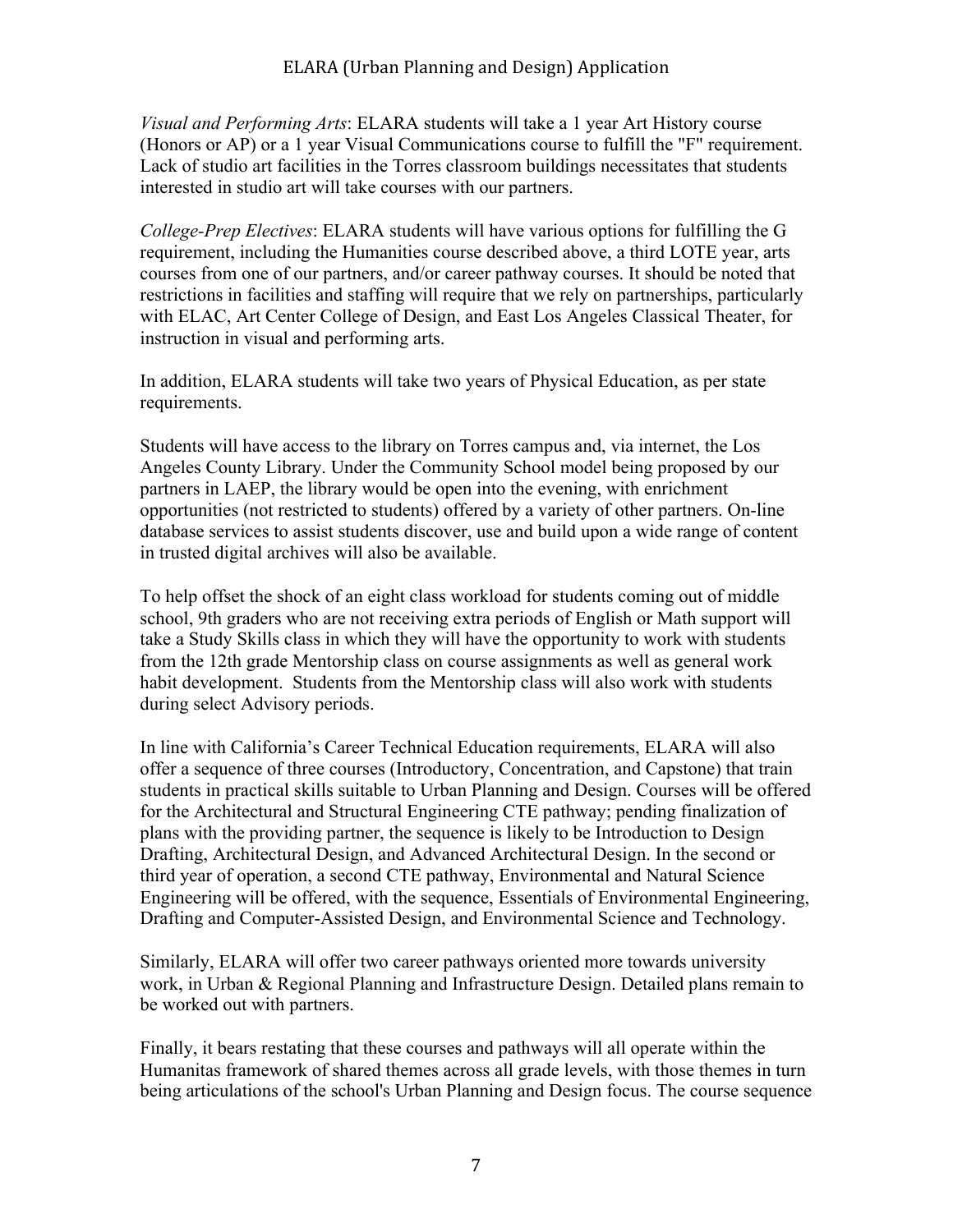laid out in the Appendix incorporates provisional shared themes, based on previous work by design team members. Since the Humanitas model calls for faculty-generated themes, these are likely to change after a full faculty is in place.

The next four sections describe the track record of the primary curricular approach, plans for special populations, and overarching instructional strategies.

## b. **Track Record of Proposed Curriculum**

As noted in section 1d, ELARA will rely on three primary pedagogical approaches, along with several career pathway contexts, to shape its curriculum:

*Humanitas inter-disciplinary teaching*: this approach, with which ELARA's core faculty is experienced, has been shown to have positive results at the schools from whose population ELARA students will be drawn, when practiced without administrative interference (see Appendix C).

Research strongly supports teacher collaboration as a source of significant impact on student achievement (Newman & Wehlag; Corcoran & Silander; DuFour & Eaker; DuFour, Eaker, & DuFour), and the Humanitas model of collaboration is built on the widely-attested backwards planning model, which builds from standards to assessment to unit and lesson planning. Humanitas also relies on extensive, rigorous writing curriculum which, in a study of Humanitas programs around LAUSD, has been shown to produce writing that "was higher in quality and revealed greater conceptual understanding" than that produced by LAUSD students generally (Corcoran & Silander from: Aschbacher).

*Design Based Learning*: studies of approaches based on problem solving, such as DBL, produce authentic learning (Newman & Wehlag; Hertzog) and are particularly successful at engaging ELL and Gifted students (Waxman & Teller; Herzog).

*Critical Inquiry*: research shows that instructional techniques that raise questions rather than giving answers improve student achievement in mathematics, English, science, and social science (Newmann & Wehlag; Corcoran & Silander).

*Multiple career pathways (Urban Planning and Design)*: research shows that connecting instruction to real-world contexts increases motivation, and is especially effective with atrisk males (Kemple).

Of special concern is the effectiveness of ELARA's proposed curriculum for students with disabilities, who will be mainstreamed to the greatest extent that is suitable for them. Student grouping, of the sort typical to Humanitas projects, has been shown to be of particular value to students with disabilities (Johnson & Johnson), and problem-based learning, such as DBL, has also been shown to assist students with disabilities (and, Glazwick, & Ertmer). The flexibility of the 2x8 schedule also allows students with disabilities to mix mainstream and resource classes as best suits their needs, as reflected in their IEPs.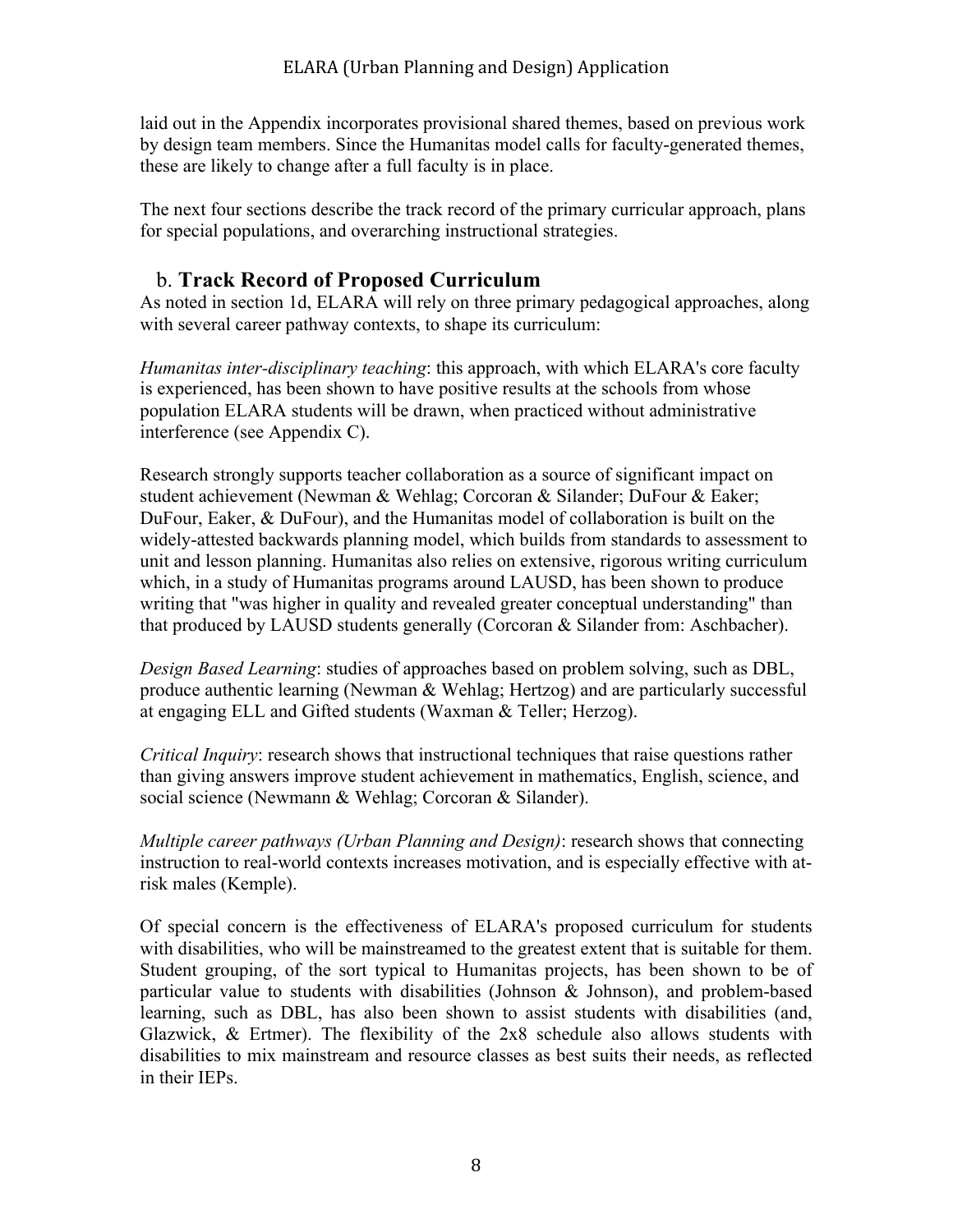ELARA's curricular plan was written with an eye towards meeting the requirements for WASC accreditation by the end of the first academic year, as evidenced by: the flexibility in scheduling that allows all students to meet requirements by senior year, use of methods which encourage students to use higher order thinking skills, and the use of authentic project-based units and interdisciplinary essays to assess the success of any given standards-based, interdisciplinary unit.

Prior to its first academic year, ELARA will also apply to the UCOP for course approval and to the College Board for a College Board number. As curriculum is modified in subsequent years, courses will be updated and submitted for UC-approval.

### c. **Addressing the Needs of All Students**

Specific strategies, by group, are listed in Appendix E. What needs to be noted here is that an interdisciplinary, project-based approach provides a curriculum inherently responsive to variations in student need.

There are two, sometimes contradictory, goals when it comes to addressing the needs of special populations: *inclusion* and *differentiation*. In a standard classroom setting, differentiated assignments and instructions tend to "single out" individuals and subgroups, weakening inclusion; mainstreaming students into core classrooms, on the other hand, can rob students of special attentions to which their needs entitle them. Interdisciplinary, collaborative, problem-solving, and design-based approaches, such as ELARA will be using, and which are essential elements of our Urban Planning and Design focus, all share two advantages, at least, for *differentiating with inclusiveness*. These advantages are:

 *an inherent reliance on variety* within curricular units and activities. That is to say that students have a variety of access points to the content and standards, whether through a preferred discipline, learning modality, or skill, and that they can contribute to projects from their own particular strengths and not feel "shut out." Case studies conducted by Professor Doreen Nelson of California State Polytechnic University, Pomona, indicate that Design-Based Learning is particularly effective at increasing competencies and test scores for English Language Learners, students receiving Special Education services, and other high-risk students;

 *a direct appeal to lived experience* that creates both a heightened student engagement and an increased likelihood of content retention. David A. Sosa in "How the Brain Works" (2001) asserts that cognitive learning research supports integrated thematic units, the interdisciplinary approach, cooperative learning groups, and a general constructivist orientation. All of these are key elements of ELARA's instructional philosophy.

The inclusion, in ELARA's curriculum, of advisories, study skills and academic support classes, and student mentorship will allow for a growing precision of focus on the needs of each individual over time. Regular faculty and staff consultation will serve to keep the development of individual students in sight, and regular faculty and staff collaboration will serve to keep the themes and projects authentic and engaging.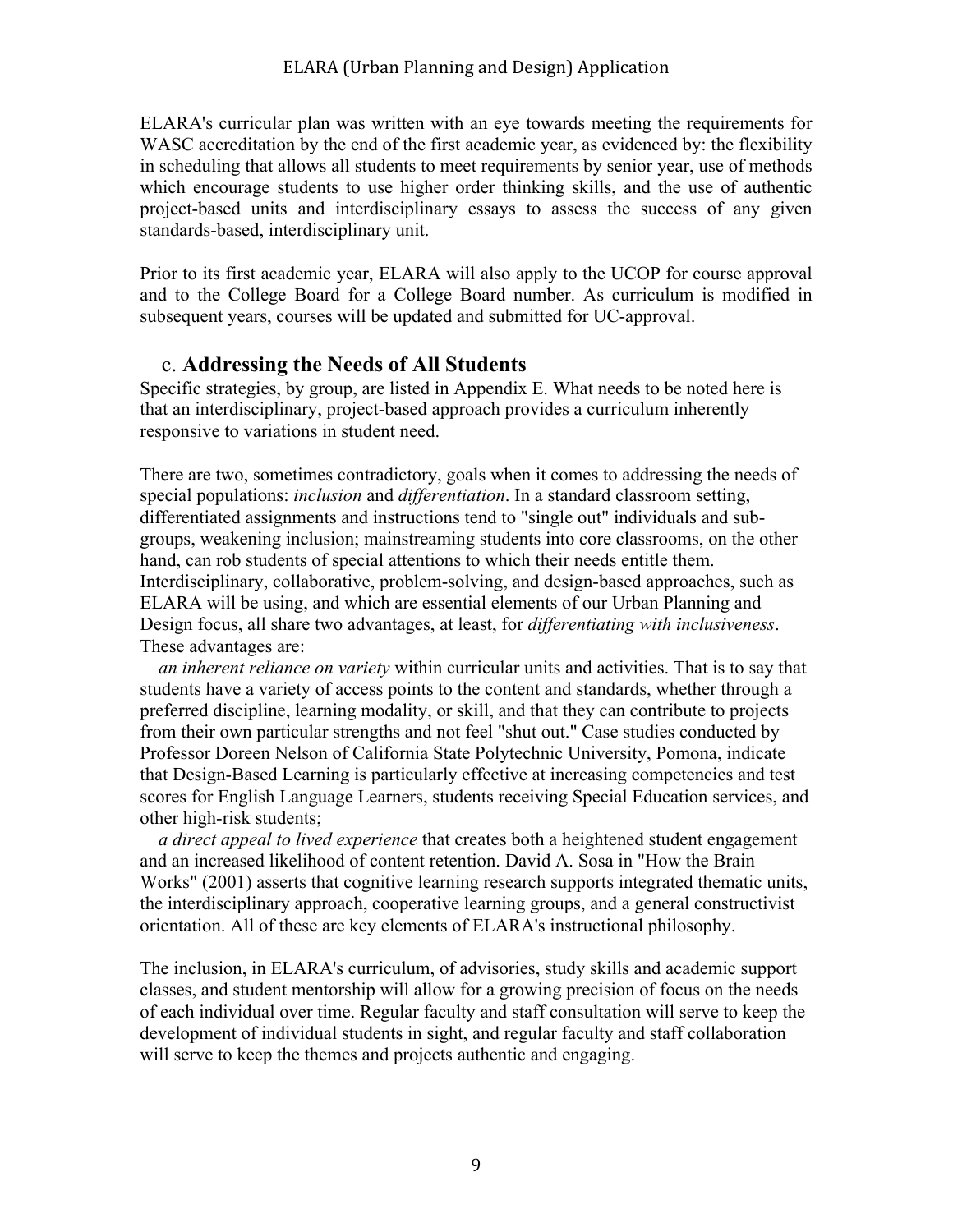Growth levels and other details by group can be found in the Accountability Matrix (appendix to 4a).

## d. **Accelerated Learning**

See Appendix E (for section 2c) for details on specific strategies. As a small school, ELARA will need to rely on partnerships to truly serve the needs of accelerated learners and to accelerate the learning of students not pre-identified as Gifted. The population that ELARA will serve has traditionally had a smaller percentage of secondary students classified as Gifted than the District at large, and Advisory teachers, in consultation with the grade-level teams, will actively pursue Gifted status for students who appear to merit the designation.

ELARA's 2x8 schedule provides room for the high achieving student to take a significant number of college-level electives, some of them on campus with ELAC instructors, others off-site. An anticipated partnership with California State University at Dominguez Hills will eventually allow ELARA teachers with masters degrees to become adjunct faculty to CSUDH, and thus able to offer college credit electives on the Torres campus. With the guidance of their counselor, advisory teacher, and other partners, the advanced student will be able to craft a personalized program that prepares him or her for a specific college major.

AP courses, with the exception of several that can be taught in unison with an Honors section of a regular course, will be handled on-line through Apex Learning. Students taking online AP instruction will meet during a regularly scheduled period, with a teacher on hand for guidance and monitoring, as research has shown this to be far more effective than allowing students to fit the online work into an ad hoc schedule.

All students will be encouraged to take at least one AP course by 11th grade, schedule allowing. Using online instruction allows students to select the topic area most suitable to their interests without the need of a full roster. Recent studies indicate that online AP courses can have very successful outcomes, so long as a credentialed teacher (what credential doesn't matter) is available to help the student with basic academic issues.

The population that ELARA will serve has historically had very little success on AP exams (aside from one widely known exception) other than Spanish Language. The initial concern, then, must be less with how many AP courses will be offered, and with how many students enrolled, than with how the ELARA faculty will prepare its students for success with AP coursework.

Experience suggests that our population faces two particular challenges in this regard: a lack of sufficient literacy skills to tackle college-level texts, and a lack of sufficient study skills to tackle a college-level workload. The 9th grade Study Skills class, available to students not receiving additional periods of Math or English instruction, will tackle this directly, as will the online classroom teacher.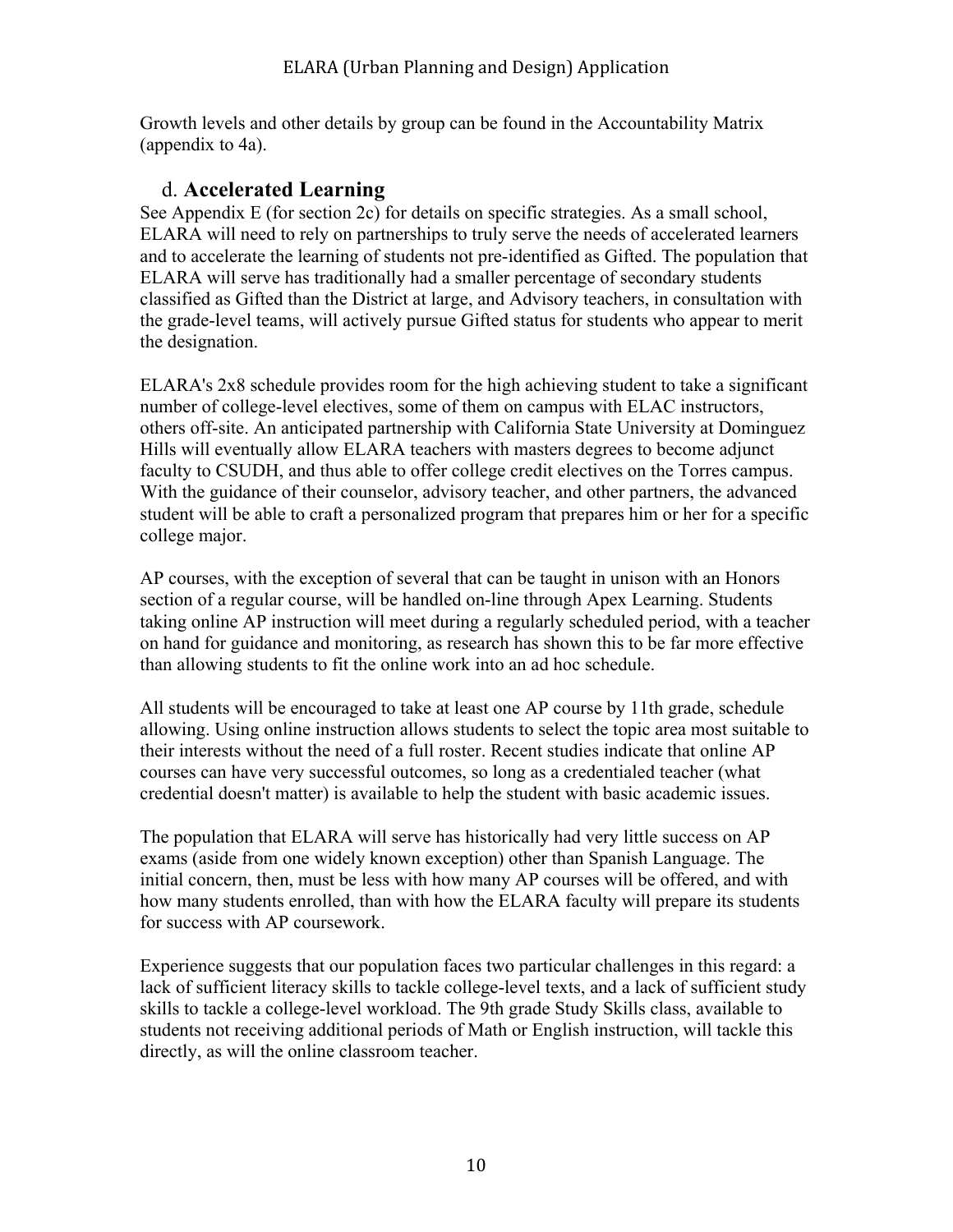Core classrooms will also be involved in the process of preparing students for AP success by incorporating pre-AP curriculum into the coursework.

As with many other aspects of the ELARA program, serving Accelerated Learning needs will be easier if the Community School proposed by LAEP for the entire Torres campus were to be adopted. The population we serve does not have a nearby Borders or Barnes and Noble to serve as a resource-rich meeting place for group study, nor do they always have the freedom from other responsibilities to devote serious time to serious learning. A true Community School, with a school library open in the evening, a community-run cafe with space for studying, and tutors provided by community partners, along with the other proposed services that will bring the community onto the campus in the evenings and on the weekends, would provide a type of support and incentive currently unavailable to those students who have the highest aspirations.

### e. **Instructional Strategies**

As noted in section 1.d, ELARA will rely on three primary pedagogical approaches: Humanitas, Design-Based Learning, and Shared Inquiry.

**Humanitas** is a program developed in 1988 by LAUSD teachers, overseen and further developed by the Los Angeles Education Partnership, and currently used in 44 small learning communities at 26 LAUSD high schools, with nearly 500 teachers serving roughly 13,000 students. The teachers on ELARA's design team have all taught in Garfield High School's Humanitas Academies.

Humanitas instruction begins with teachers from different disciplines, who will share the same students, meeting to identify course-specific key standards for a year, term, and/or unit, converting these to essential questions, and identifying a theme that all the teachers can use to contextualize their instruction. Such themes are designed to meet state standards, integrate the arts, and, in ELARA's case, connect to issues of urban planning and design. The theme and essential questions are used to generate a culminating activity and interdisciplinary essay for each unit. (See Appendix C for data on Humanitas success in LAUSD.)

**Design-Based Learning** is a pedagogical approach developed by Art Center College of Design in Pasadena and Cal State Poly, Pomona. As with Humanitas, a primary goal of the approach is to embed standards-derived instruction in creative, engaging activities to increase comprehension, retention, collaboration, and independent thinking. The DBL process begins with generating a problem, the solution of which leads to practice with or mastery of selected standards. The problem is then stated as a Design Challenge with a set of criteria to be met. Students, working in groups, attempt to solve the design challenge; this provides a context in which to examine relevant course content, which leads to revision of student designs and completion of the project. This will provide a template for creating thematic culminating activities that develop skills relevant to urban planning and design career pathways.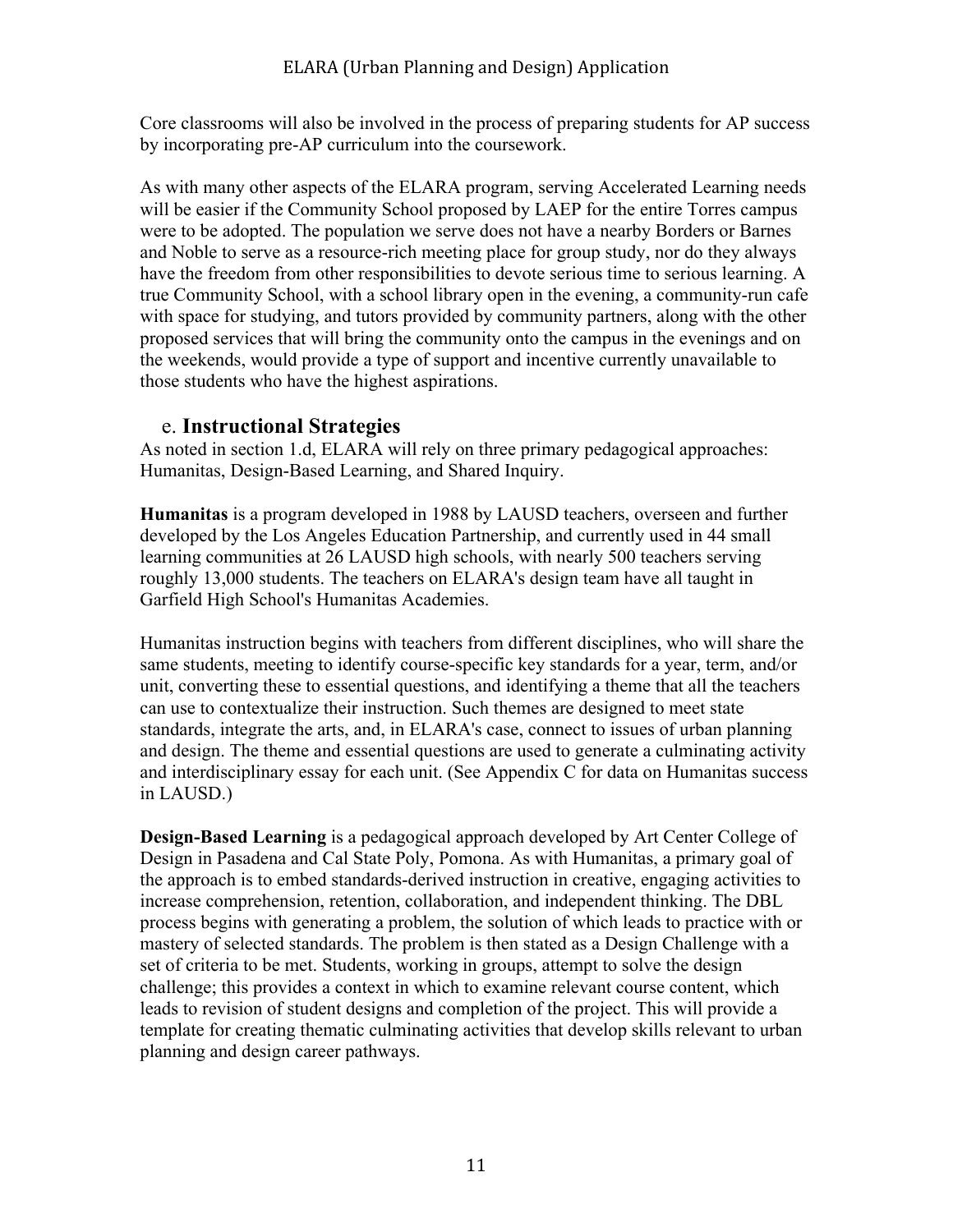**Shared Inquiry** is an approach to the use of texts, developed by the Great Books Foundation. It relies on assigning roles to group members when discussing a text and providing a framework for discussion which encourages socialized learning, particularly relevant to a community-focused program such as ELARA's.

While each teacher will make the critical decisions for his or her own classrooms, all will link their content to the shared themes and utilize the above pedagogies. All ELARA teachers will also adhere to standard backwards-planning techniques, by which key standards are identified, means of assessing them is determined, then instruction is designed to support mastery. Classrooms will also share Thinking Map protocols, Cornell Notes, and other non-discipline-specific strategies to provide coherence throughout the program. All of these shared efforts are meant to build a community of learners who can systematically and collaboratively guide their own learning.

ELARA's faculty is alert to the fact that we are at a period in educational history in which rigorous research into effective practice is ramping up. Accordingly, we will pay ongoing attention to the Federal Education Department's What Works Clearinghouse for adjustments in our practice and strategies.

Appendix E identifies specific strategies that will be used with specific groups. Some general observations are in order here.

Roughly 90% of our population are classified as "students of poverty." ELARA's focus on Urban Planning and Design is specifically intended to deal with the problems associated with that status.

First, our focus on re/building the physical community is meant to appeal to students who are strongly attached to their physical community. Students in higher socio-economic categories are less geographically devoted, and thus more attuned to opportunities outside the community; we hope to expand our students' sense of what is possible and available through exposure to the range of real and conceivable community types.

Second, the focus requires field trips to museums, architectural sites, infrastructure projects, and so forth; this again helps to expand the students' horizons.

Third, the career opportunities inherent in the focus areas range from the very practical and hand's-on to the very intellectual and theoretical; we anticipate that partnerships with such entities as Parks and Recreations or Public Works will draw students who might not be thinking of college, but can, by association, be moved onto a professional or college track.

# 3. **SCHOOL CULTURE AND CLIMATE** a. **Description of Culture**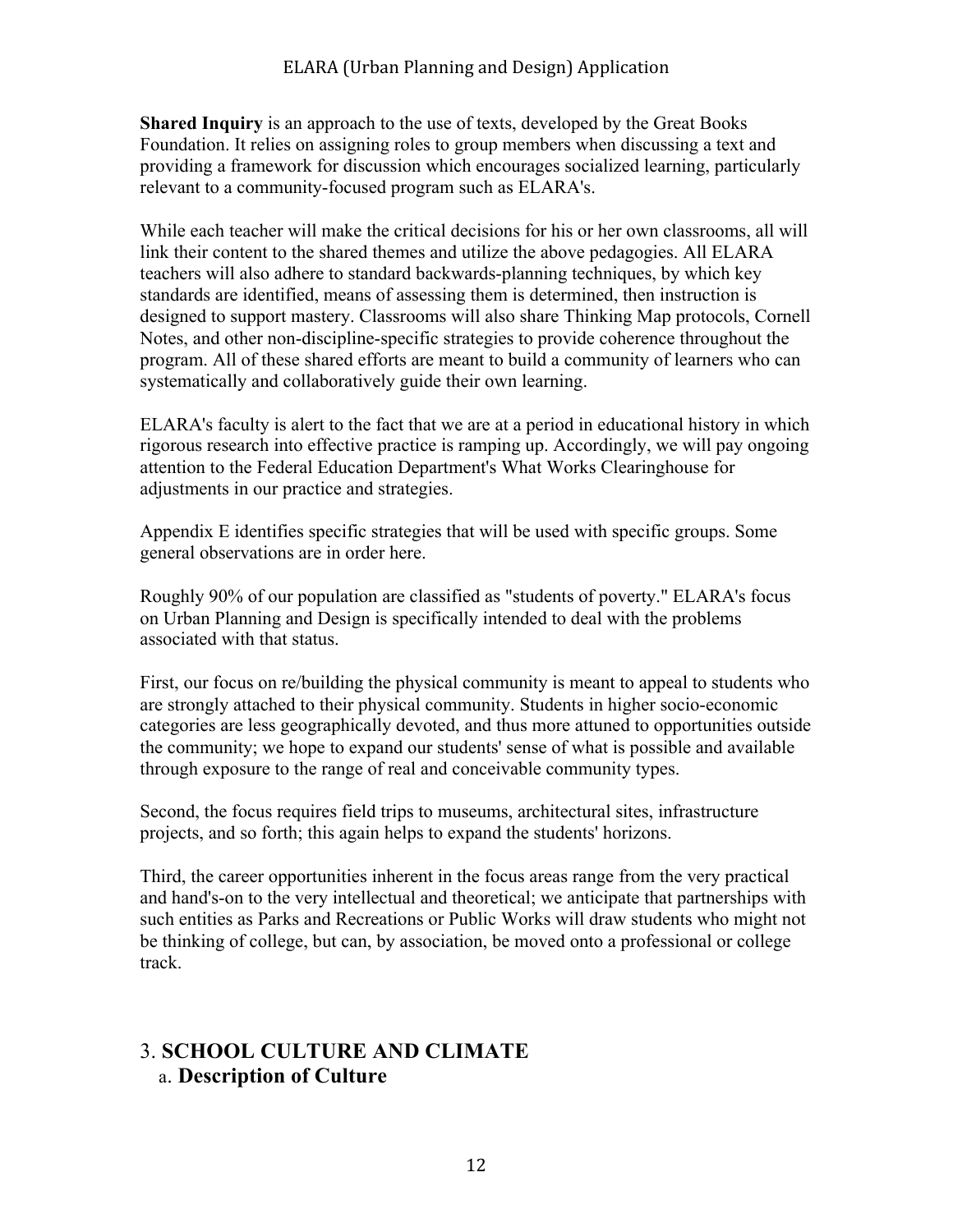In line with ELARA's vision and mission, the school culture will be built on the principles that animate a true scholarly community; in line with our career focus, the school culture will reflect the fact that scholarship should be the foundation for individual and communal empowerment; and in line with our pedagogical focuses, the school culture will embody the belief that individual and communal success rely on the ability to tap multiple disciplines in order to identify and solve problems.

The long-term prospects for establishing and maintaining such a school culture relies on the fact, noted above as part of our philosophy, that the students of the East Los Angeles area feel a deep connection and commitment to their neighborhoods. This can form the foundation for the culture described above, if school staff and our community partners establish for the students clear and demonstrable connections between their educations and the well-being of their neighborhoods.

In the ideal case, such as the community school model proposed by Los Angeles Education Partnership (which, if approved, would include ELARA), this is a relatively simple task, given that community partners such as Bienvenidos and East Los Angeles College would, in effect, have facilities on the campus. Establishing those clear and demonstrable connections between the students' academic life and their and their families' neighborhood lives will be a greater challenge if ELARA has to build its culture independent of other entities on the shared campus.

Still, our partners in Inner City Struggle and United Students bring a dozen years of experience in local organizing to ELARA, and this, combined with emphasis on the social empowerment aspects of the Urban Planning and Design curricular focus, will establish the foundation of expertise and ideas that can power the development of our school culture.

In terms of immediate practice, the design team will establish a concise *provisional* set of statements that express the attitudes and behaviors that embody the school culture. These will be posted about the campus and published/promoted in other ways as appropriate. Everyone on the campus, whatever their status, will be expected to abide by them.

A major component of the opening year experience for students, staff, partners, and parents will be the experiment in living with and by these statements. At or near the end of that initial year, ELARA will hold a convention of stakeholders to formally adopt a set of fundamental precepts that may or may not be comprised of those initial statements.

Returning to the three elements of school culture mentioned at the beginning of this section:

 *a true scholarly community* implies a culture where questioning is valued and encouraged (and this is implicit in the Design-Based Learning elements of our curricula), where variant viewpoints and experiences are considered essential, where achievement has no upper limit, and where no one who makes a genuine effort to learn and grow would be considered a failure. The inculcation of this ethos would begin with explicit instruction and modeling in all 9th grade classes, and direct inquiry in advisory periods;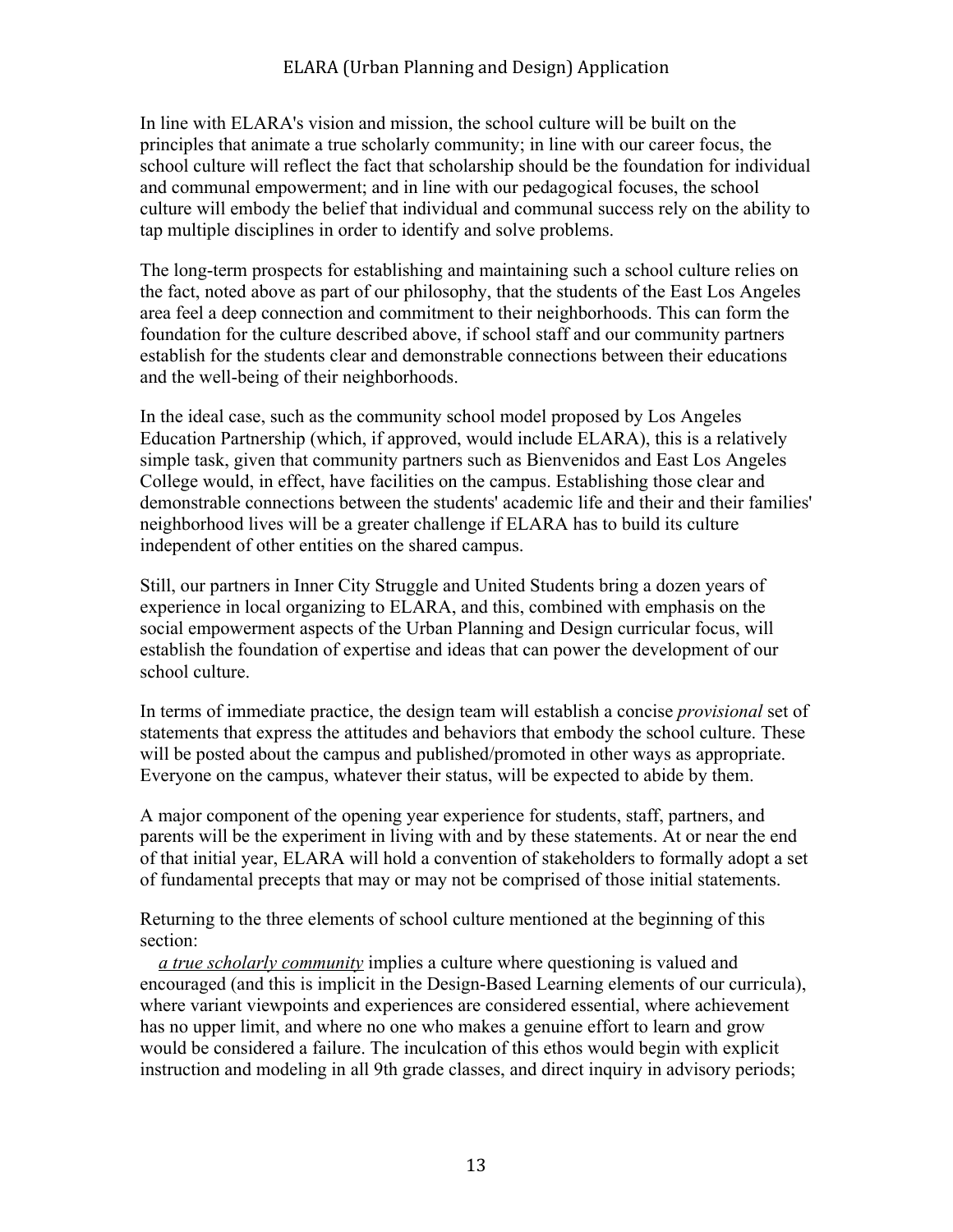*scholarship as the foundation of empowerment* is a truth that is always discovered by those who solve a problem through application of existing knowledge to novel situations. It would be the responsibility, first, of the faculty, and eventually of the students, to point to and celebrate such successes, and to analyze those successes for lessons on how to learn and how to apply learning;

 *tapping into multiple disciplines* -- the hallmark of Humanitas instruction -- has a direct effect on student engagement, and through that to disciplined and responsible behavior, by showing that no discipline stands apart from any other and thus eliminating the individual's ability to claim that certain disciplines are outside their capacity. That in turn reduces the sense of pointlessness that plagues many students through portions of their school day, with the result of improved behavior.

## b. **College and Career Readiness**

ELARA's 2x8 schedule is intended to provide the scheduling flexibility that will allow for multiple pathways, with students taking whatever combination of remediative, core, and accelerated classes suits their needs.

Beginning with the Study Skills class that many of our students will take in 9th grade, continuing for all students in their Advisory periods, and through participation in the KnowHow2Go program through LAEP, ELARA students will be both schooled in the skills required for college success and knowledgeable in the routes for reaching college. Our partnership with LAEP also often yields college scholarship opportunities of which our students may avail themselves.

Section 2d addressed approaches ELARA will take with accelerated learners; all of our students will be invited to sample the AP and college credit courses. Design-oriented students will be encouraged to attend Saturday school offered by our partners at Art Center College of Design, which offers a taste of college level work, as will the capstone course of the four career pathways to be offered in collaboration with our partners at UCLA and ELAC (Urban and Regional Planning, Infrastructure Design, Architectural and Structural Engineering, and Environmental and Natural Science Engineering).

All students will take the PSAT and will be offered ACT/SAT preparation courses prepared by ELARA teachers and/or outside providers (one of the Design Team members has extensive experience in Test Preparation curriculum). Several of the Design Team members are experienced AVID instructors, and will provide professional development for all faculty in orienting students toward college.

## c. **School Calendar/Schedule**

The ELARA school calendar consists of two 20-week semesters with 8 classes per semester, plus an advisory period. The classes are blocked in 90 minute periods alternating four on one day (the A day), and four the next (the B day). This alteration is continuous across weeks, such that the first week, for example, will have three A days and two B, the second week will have two A days and three B days. This has the advantage of reducing schedule imbalances due to things like Monday holidays.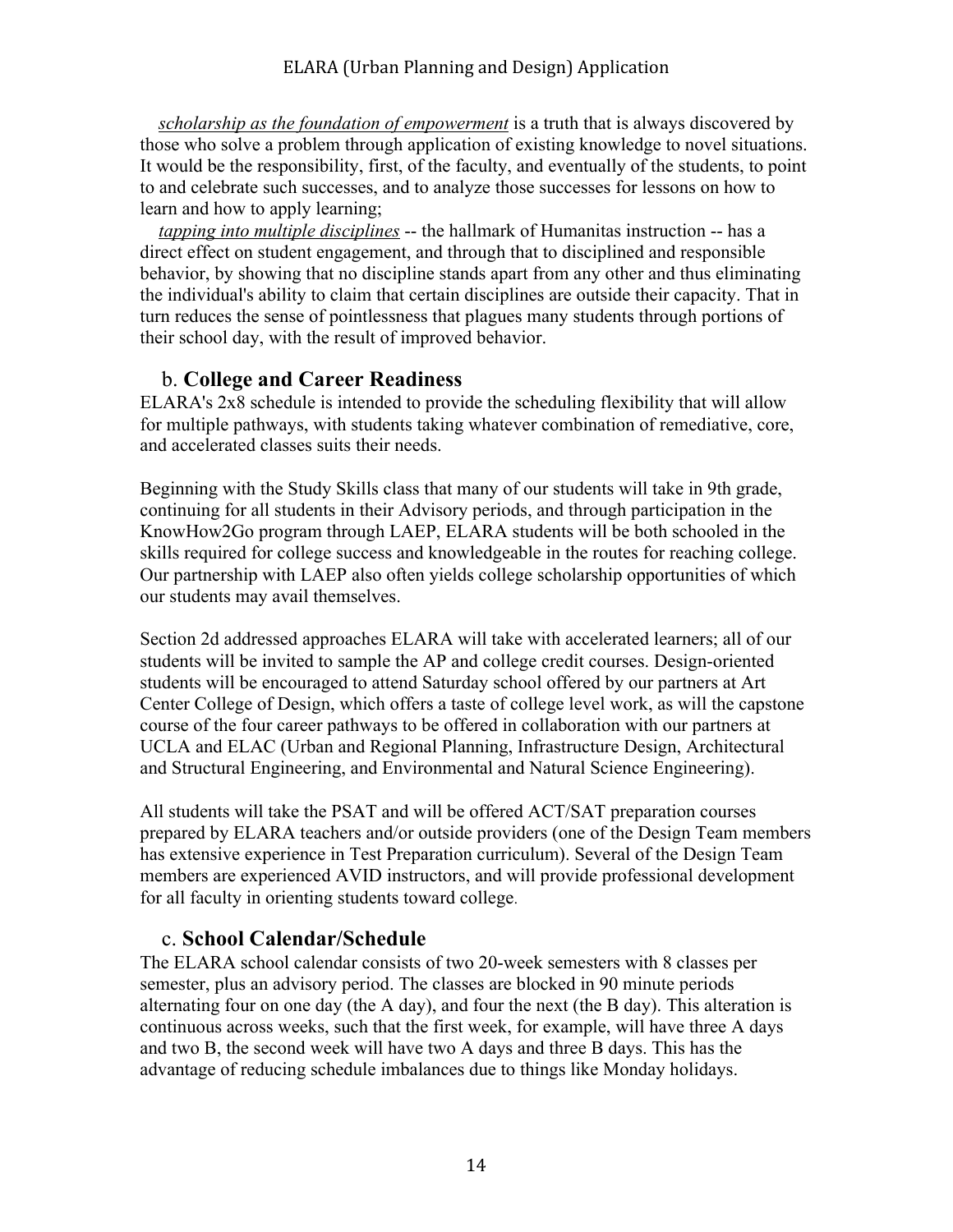The school day, minus lunch, has 400 minutes; 400 times 5 days times 40 weeks yields a base year of 80,000 minutes. This is reduced by 6,880 Professional Development minutes (see section 5, below), for a total of 73,120. Six mandated days off during the year and eight minimum days (or the equivalent in reduced plus minimum days) equals 4000 minutes, adjusting total instructional time to 69,120 minutes, 3,820 minutes (the equivalent of 9.55 full instructional days) in excess of the required 65,300 instructional minutes.

Since core English, Social Studies, and Science classes at each grade level are offered as an interdisciplinary set, these will all be scheduled on the A day (allowing for the teachers of these courses to share a conference period). Core Math will also be scheduled on A days. Accordingly, students receiving additional support in Math and/or English will have those subjects every day.

As noted in the education plan, above, this 2x8 plan allows students to earn 80 credits per year, against the 55 required for matriculation. This allows substantial space for additional support classes for those who need them, without reducing opportunities for a full range of elective courses and enrichment activities such as Internships.

Finally, it should be noted that credit recovery in core courses will be allowed only during the regular year, to guarantee that the full course is made up. Summer session classes will be restricted to enrichment and remediation.

See Appendix F for weekly and daily schedules.

### d. **Extracurricular Activities**

In order to decide what athletic programs and other extracurricular programs would be offered at ELARA (in conjunction, for sports at least, with the other schools and partners on the Esteban Torres campus) students from Garfield Senior High met at a Public School Choice Student Focus Group to discuss extracurricular activities, sports, and other programs that would meet students' social and emotional needs (breakout groups included the following focus areas: *Leadership, Support Services, Extracurricular Activities, Tutoring Programs, Partner Organizations*, and *Athletic Programs*). See Appendix G for details of student interests.

### e. **Student Discipline**

It is the philosophy at ELARA that every student has the right to be educated in a safe, respectful and welcoming environment. Every teacher has the right to teach in an atmosphere free from disruption and obstacles that impede learning. At ELARA this will be achieved through the adoption and implementation of a consistent school wide positive behavior support and discipline plan (as detailed in Appendix I). The discipline plan will be consistent with the Distirict's *Culture of Discipline: Guiding Principles for the School Community* (Attachment A BUL-3638.0) and *Culture of Discipline: Student Expectations* (Attachment B BUL-3638.0).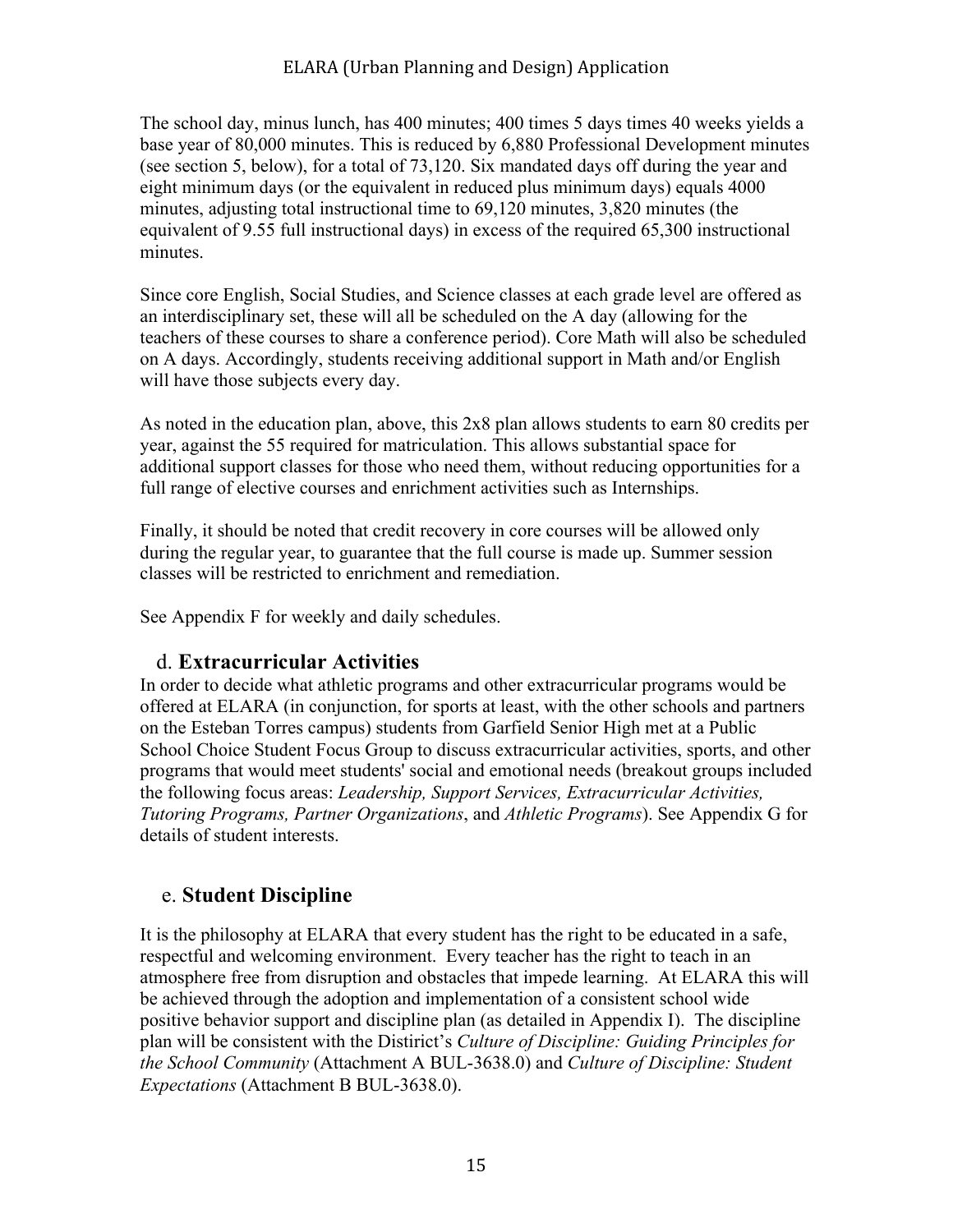## f. **Student Health Needs**

ELARA expects that the Torres campus will be a Community School, as proposed by LAEP, which will include an on-site Bienvenidos Health Clinic to cover both immediate health needs and long-term healthful family living strategies. We will share a nurse, a psychiatric social worker, and a school psychiatrist with the other schools on the Torres campus, who will be part of the team monitoring compliance with IEPs and 504 plans.

### g. **Student Nutritional Needs**

As a district school, ELARA will utilize District services and the Torres cafeteria facilities. ELARA will work with the District, however, to bring cafeteria offerings up to the latest (October 2009) recommendations of the Institute of Medicine for the U.S. Department of Agriculture, and to improve the quality and appeal of cafeteria field. Inasmuch as well over 90% of our students can be expected to qualify for free or reduced lunch, we fail to fulfill our nutritional obligations if we provide food that goes largely or entirely uneaten.

## 4. **ASSESSMENTS AND SCHOOL DATA**

### . a. **Educational Goals and Metrics**

ELARA staff will gather and analyze the data outlined in the Accountability Matrix and use it to guide curricular design, professional development, intervention strategies, and college preparedness curriculum. See Accountability Matrix (Appendix H)

### b. **Student Assessment Plan**

All assessments will be appropriately aligned with state standards, curriculum and instruction. They are also, and as importantly, meant to establish and maintain a culture of continuous improvement and accountability for student learning.

Assessments created by teachers will be in line with vertical planning to ensure that students are constantly building on their education. In line with its pedagogical approaches, ELARA assessments are generally authentic and/or writing based: essays and/or oral or multimedia presentations will accompany the physical projects that culminate the interdisciplinary units. These will be the primary means of assessment for mastery of standards and content, supplemented with multiple choice tests that assure that students will be able to show their competency on CSTs and CAHSEEs.

Documentation from unit culminating activities will comprise a portfolio that is used annually as a benchmark measure to assure that students are progressing appropriately; these will be evaluated by teams led by students' Advisory period teachers.

For specific details of scheduling and rationales, see Appendix J.

## c. **Data Team and Instructional Team**

As mentioned in the Education Plan (1d) above, faculty teams will establish grade-level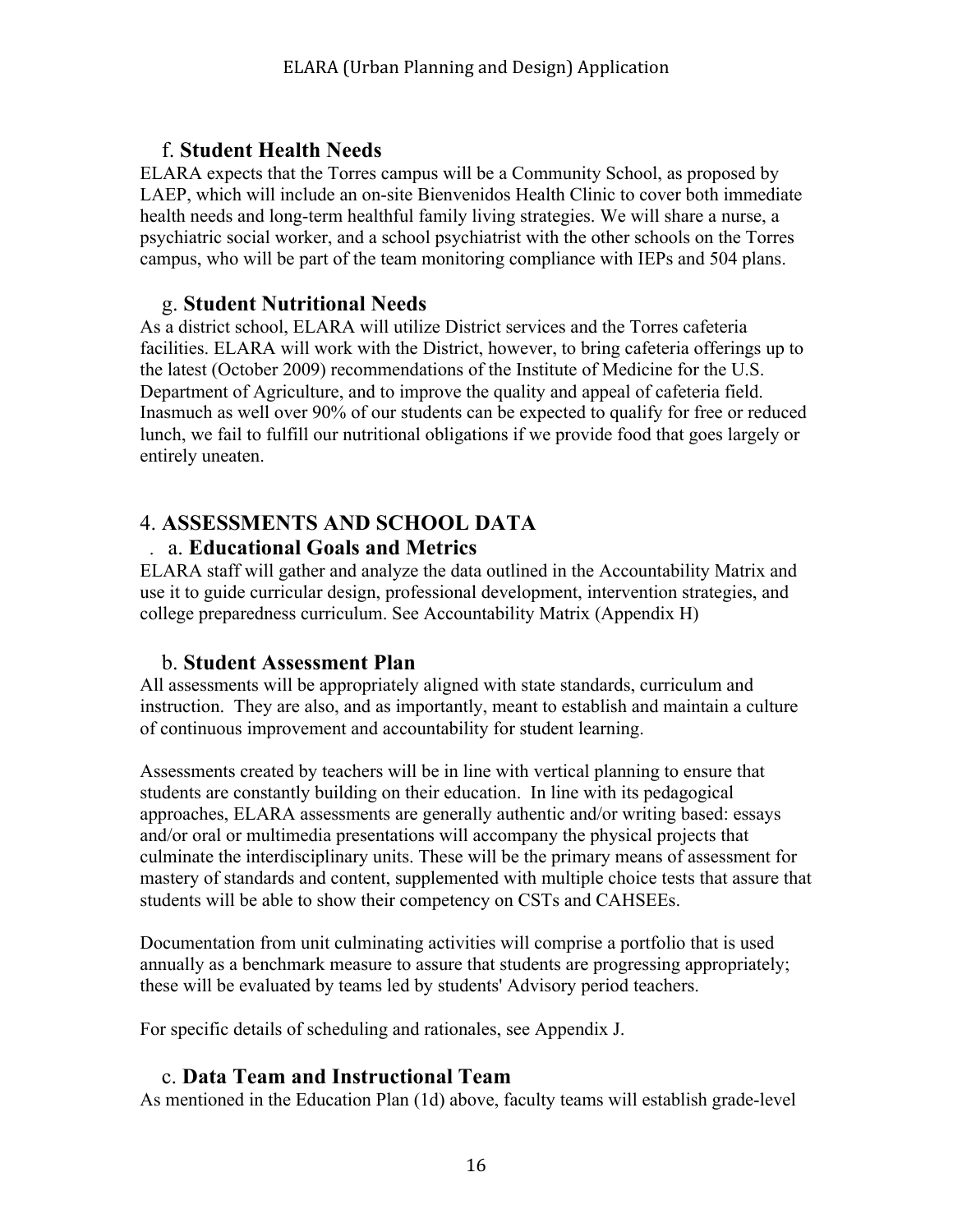achievement benchmarks. In line with Humanitas/Design-Based Learning techniques, and also in line with career pathway needs, benchmarks will be project/performance based with a written component, and it is through these authentic means that student growth and achievement will be evaluated. There will, however, be supplemental assessment in multiple-choice format in order to ensure that learned skills are being translated into the mode of thinking required for success on mandated, high-stakes testing.

Data will be evaluated on a routine basis in the weekly team PDs (see sections 5a and c for professional development details).

### d. **Data Systems**

As a District School, ELARA will utilize LAUSD's ISIS to track student records and identity services, and Modified Consent Decree indicators for students with disabilities, in accord with normal LAUSD procedures.

## e. **LAUSD School Report Card**

As a District School, ELARA will leverage LAUSD's system to create School Report Cards.

### f. **Research and Evaluation**

ELARA's faculty, as part of their election to work agreement, will agree to participate in research and/or evaluation projects in partnership with LAUSD, higher education institutions and/or research organizations, in order to capture, learn, and replicate best practices.

## g. **Operational Goals and Metrics**

Not applicable to internal applicants per PSC email 1/10/2010.

# 5. **PROFESSIONAL DEVELOPMENT PROGRAM**

### a. **Professional Development**

Professional Development for the first year of operation will focus on implementation of the three basic components of our curricular plan (Humanitas, Design-Based Learning, Shared Inquiry). Exact scheduling of this strand of PD is pending schedule announcements of the providing agencies.

In the summer before the opening of the school, ELA, Social Science, and Science teachers will attend a 3-day Humanitas Teacher Center to learn program basics, if necessary, and to develop a complete interdisciplinary unit for the first quarter. Subsequently, each of these grade level teams will take a full PD day prior to the 2nd, 3rd, and 4th quarters to plan those interdisciplinary units.

Other LAEP provided opportunities include the Summer Essay Institute, the Target Science and Humanitas Science Seminars, Museum Seminars, and Teacher Institutes.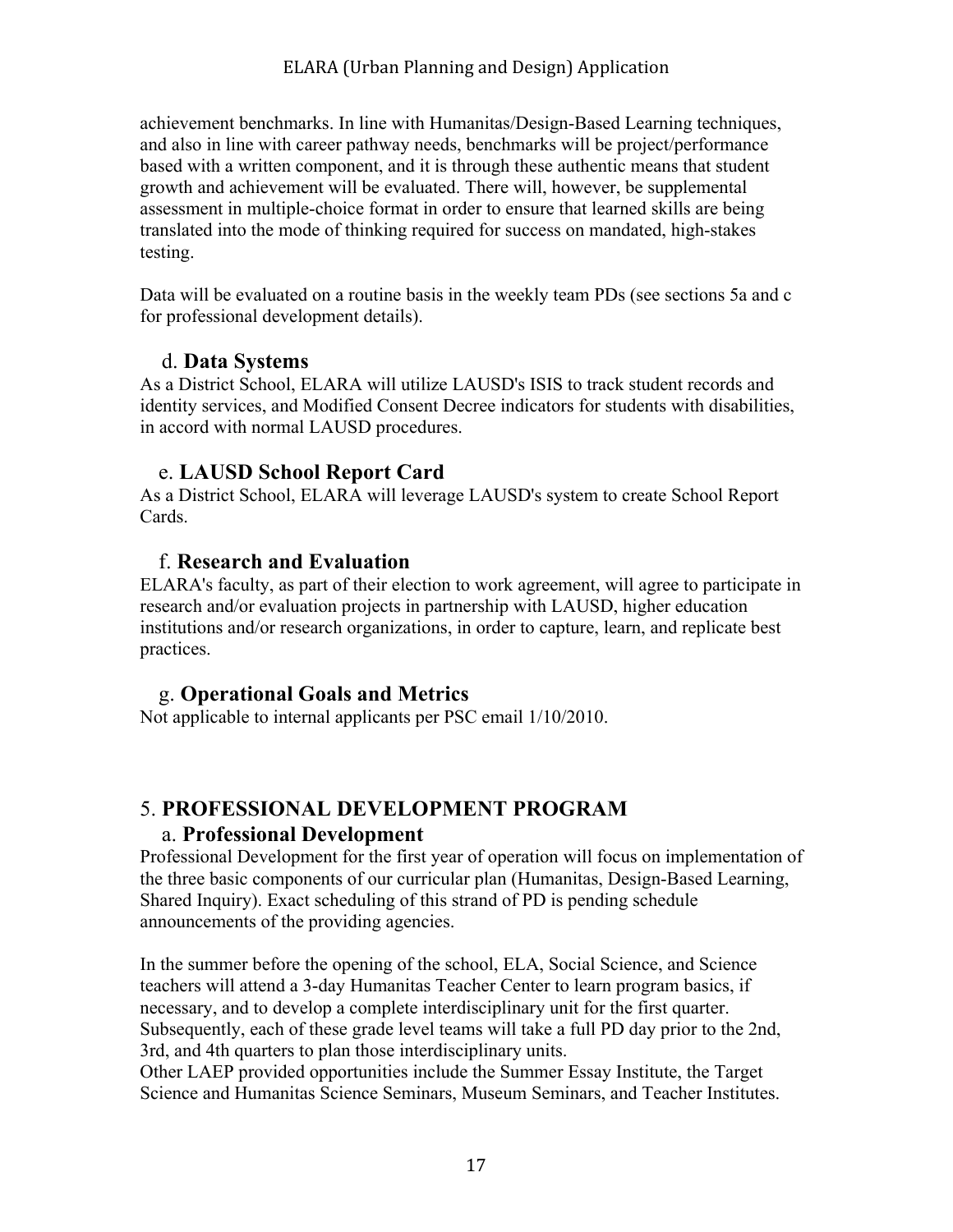Also in the summer prior to the opening year, Math teachers and the PE teacher will do the multi-day training for Design-Based Learning. These teachers will share techniques with the rest of the faculty during internal PDs, and the rest of the faculty will take the formal training in the following summer.

The World Language and Elective teachers will participate in formal PD in Shared Inquiry in the summer or early in the first quarter, depending on available PD. These teachers will also do an in-school PD with the rest of the faculty.

Time and funding allowing, AP teachers will attend an AP Summer Institute. Otherwise, they will have to avail themselves of various College Board- provided PD opportunities during the school year.

The final overarching PD goal will be to work with our Multiple Pathways partners to develop Urban Planning and Design-specific competencies in the faculty.

In-school PD sessions will proceed on two tracks: a weekly 88-minute period routinely devoted to grade level data analysis and student evaluation; and a biweekly 88-minute period typically devoted to whole faculty concerns, such as state-mandated PDs and sessions required for WASC accreditation. The earliest of these biweekly sessions will be devoted to developing data-driven practices utilizing the U.S. Department of Education's Institute of Education Science practice guide, "Using Student Achievement Data to Support Instructional Decision Making."

## b. **Teacher Orientation**

An orientation meeting/s will be held for new teachers. A tour of the school and its facilities will be conducted. New teachers will receive written documentation of school policies and procedures. This document will be reviewed at the orientation meeting. An additional orientation will be held for both new and experienced teachers where goals, policies, and instructional strategies will be addressed. The amount of time and number of days over which these meetings will occur is to be determined.

In addition to the hours of PD required by the BTSA induction program, new teachers will also be required to attend the next available Humanitas Teacher's Center in their grade level teams. All teachers, new and experienced, will receive on-site training, at the Humanitas Academy of Art and Technology on the Torres campus, in order to form their interdisciplinary teams and plan their project-based, collaborative units as outlined in the previous section. Each teacher will be required to attend at least one additional training during the year. The collaboration between educators that is the foundation of the Humanitas model will provide all teachers with the support and mentorship that they will need to successfully implement a variety of instructional strategies and teaching methods.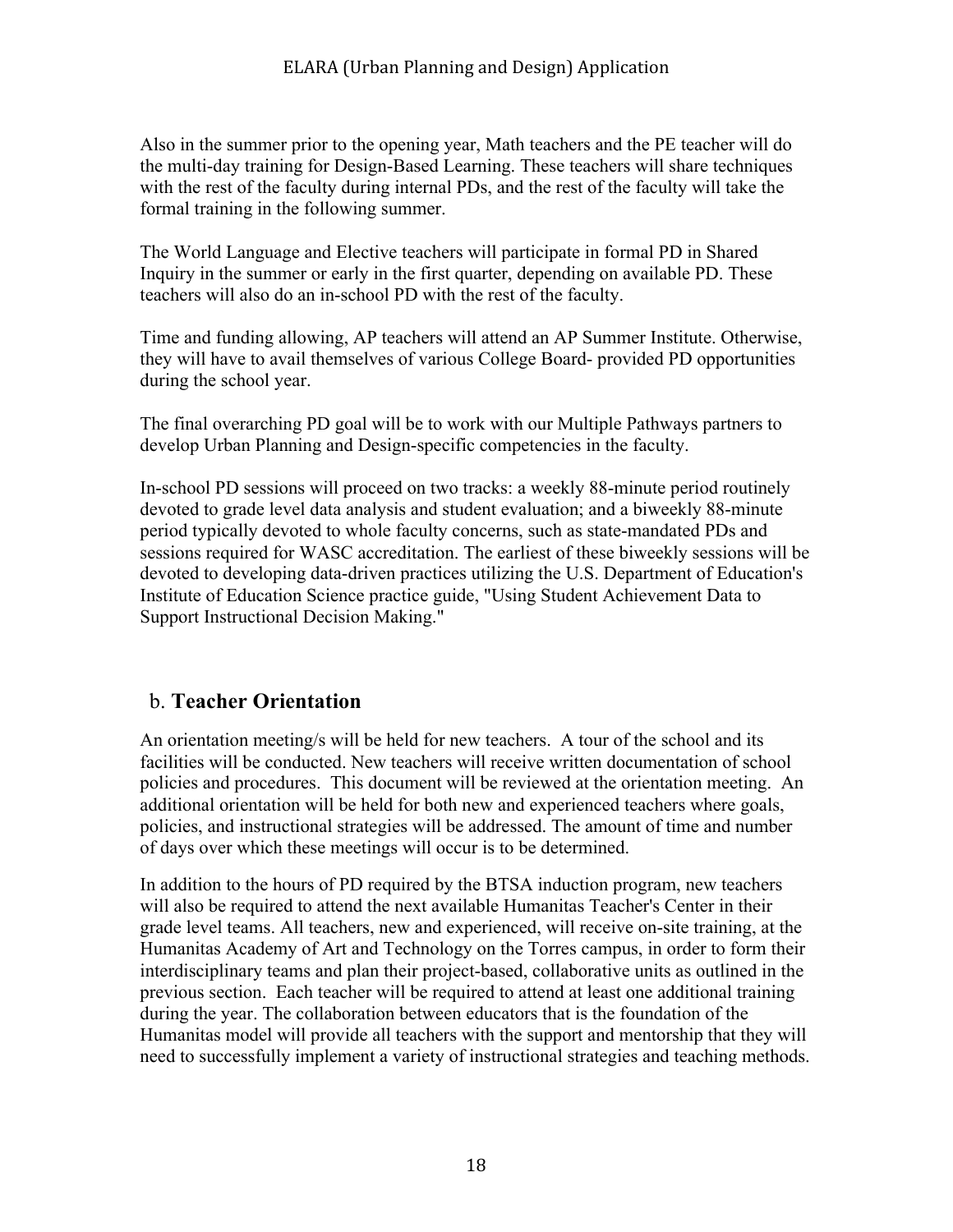# c. **PD Calendar**

Each week, grade level teams will meet for 88 minutes on Tuesday mornings for PD related to instructional practices and data analysis pertaining to specific student groupings, including individual students. On several occasions, this time may be used by departments to address vertical integration issues.

Ten times throughout the term the entire faculty will meet on Thursday mornings for 88 minutes, for larger scale professional development. As the tentative PD calendar in the appendix shows, these biweekly PDs are staggered throughout the term to ensure that neither of the alternating set of courses is unduly affected.

These sessions will focus most often on pedagogical practices; early in the first semester, one of them will be used to determine PD topics of interest to the faculty, and teams will be selected to research such topics in depth in order to present PDs on their findings later in the year. As needed, some weekly Tuesday sessions may be used by research teams in preparation for said PDs. This type of faculty-selected and research-driven PD approach will be responsive to the rapidly evolving landscape of educational research findings. See Appendix K for specifics.

Together these two PD strands equal 5280 minutes per year. Also, twice each term classes will be canceled to allow for a full-day PD, focused on pedagogical and wholeschool data issues. This is in addition to a minimum of one to five days of summer PD, varying by teacher according to course load, and three to nine days of paid, off-site PD, dependent upon fund availability.

## d. **Program Evaluation**

The ultimate measure of the success or failure of Professional Development activities will be the goals articulated in the Education Plan (1d) above: exceeding state of California achievement on key performance indicators. Professional development will be evaluated immediately by all participants using feedback forms. Teachers will be surveyed on a regular basis in order to determine successfulness of any PD. If necessary, changes in future PD sessions will be made or content will be revisited in order for the PD to be valuable for teachers and students.

# 6. **PROFESSIONAL CULTURE** a. **Professional Culture**

As an internal applicant, the school will adhere to the referenced articles of the LAUSD Collective Bargaining Agreements.

As a Humanitas Network School, collaboration among teachers is the foundation of ELARA's curricular approach; as a Pilot School proposed by a teacher-led Design Team, teachers will be at the core of decision making. The Humanitas model uses a thematic,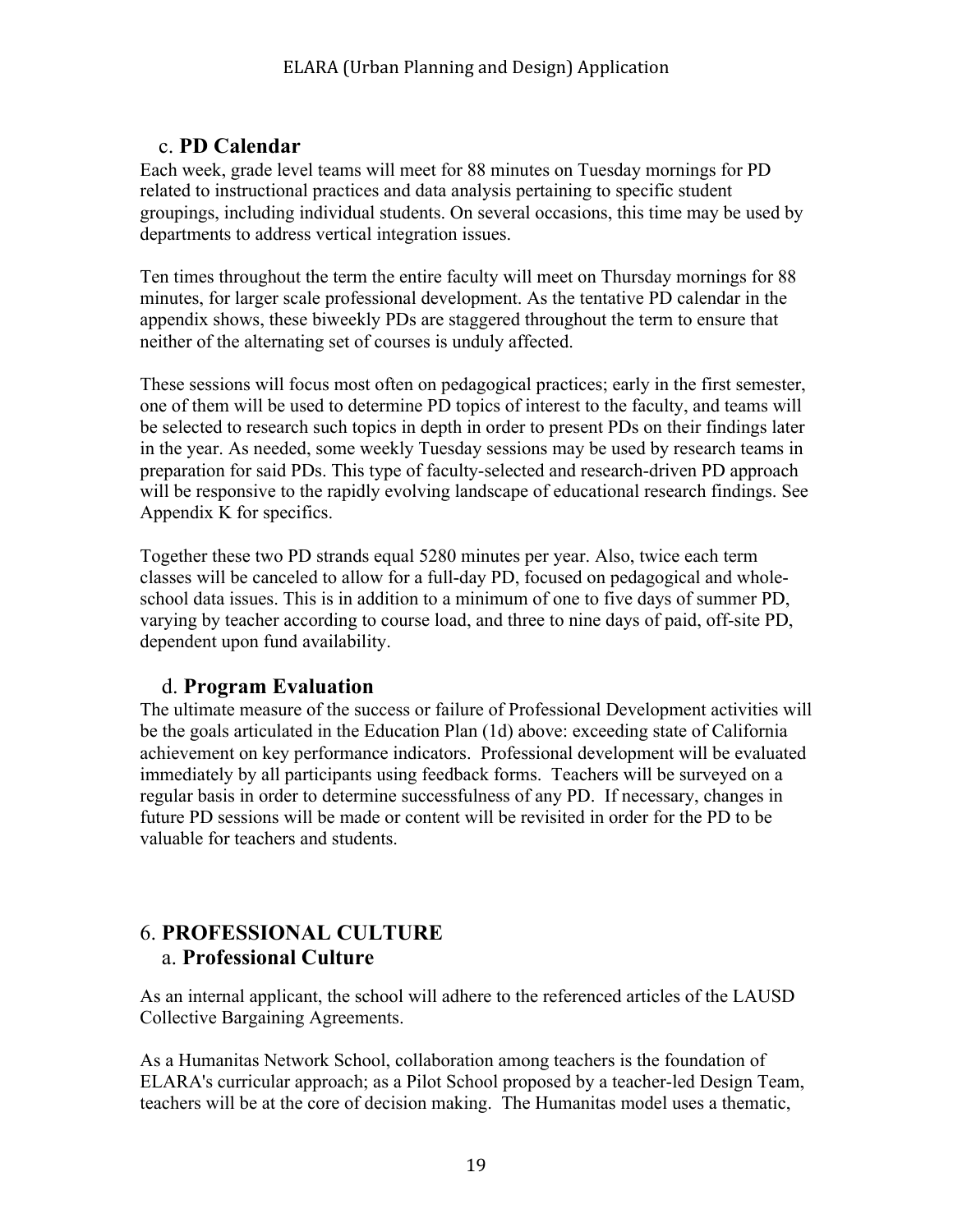interdisciplinary approach to curriculum where teachers must work together in order to fully implement the units. Student success will be fostered by these well-supported collaborative strategies (DuFour & Eaker; DuFour, Eaker, & DuFour). Through collaboration, teachers will also serve as role models of team work and critical thinking. In addition to structured professional development meetings (see sections 5a,c and appendix K), teachers will meet daily during their common planning periods. Teachers will work on curriculum development and discuss student achievement in order to nurture consistency in curriculum and the classroom.

All new initiatives and decision making will be spearheaded by the teachers at ELARA. This includes topics regarding policy, budget, staffing, professional development, parent involvement, school operations, and outreach. Teachers will be communicating on a regular basis due to the constant collaboration that is required with our pedagogical model. Decision making committees will consist of faculty and staff members who will create policy that is based on teacher and student needs, gathered from discussions and written surveys.

Mentorship and collaboration will be a central focuses in our academy. Because teachers of varying levels of experience will be teamed in interdisciplinary groups, based on the Humanitas model, they will be able to share ideas and solve problems together. In addition, professional development will cater to teacher and student needs and will be developed by teachers.

### b. **Evaluation**

As an LAUSD Pilot school, ELARA follows all LAUSD personnel policies and practices and the contracts of relevant Bargaining Units, except that the school retains the right to select and evaluate teaching and administrative staff, as spelled out in the Pilot Schools MOU between LAUSD and UTLA.

The principal and all teachers will engage in a reflection and evaluation process in correlation with the elect to work agreement. The principal's evaluation will be based on the National Board Core Propositions for Accomplished Educational Leaders and the California Professional Standards for Educational Leaders. The evaluation process will include teacher feedback, a self-evaluation and a leadership practices inventory. Teacher evaluations will be based on the National Board for Professional Teaching Standards' Five Core Propositions and the California Professional Teaching Standards. All administrators and teachers will also be evaluated on their commitment to initiate and carry out the goals and objectives of the academy, based on the elect to work agreement.

The governing board of ELARA will oversee all procedures regarding struggling teachers as determined by the elect to work agreement. Teachers who are struggling to meet the Professional standards will be required to develop a plan with a school leader (chosen by the governing board) that consists of clear measurable goals for their practice. The struggling teacher will be intensively mentored and must show evidence of improvement. At the end of a period of time determined by the governing board, reports will be written by both the struggling teacher and the mentor teacher to evaluate progress. The teacher will remain on the Administrative Mandated Evaluation list the year following removal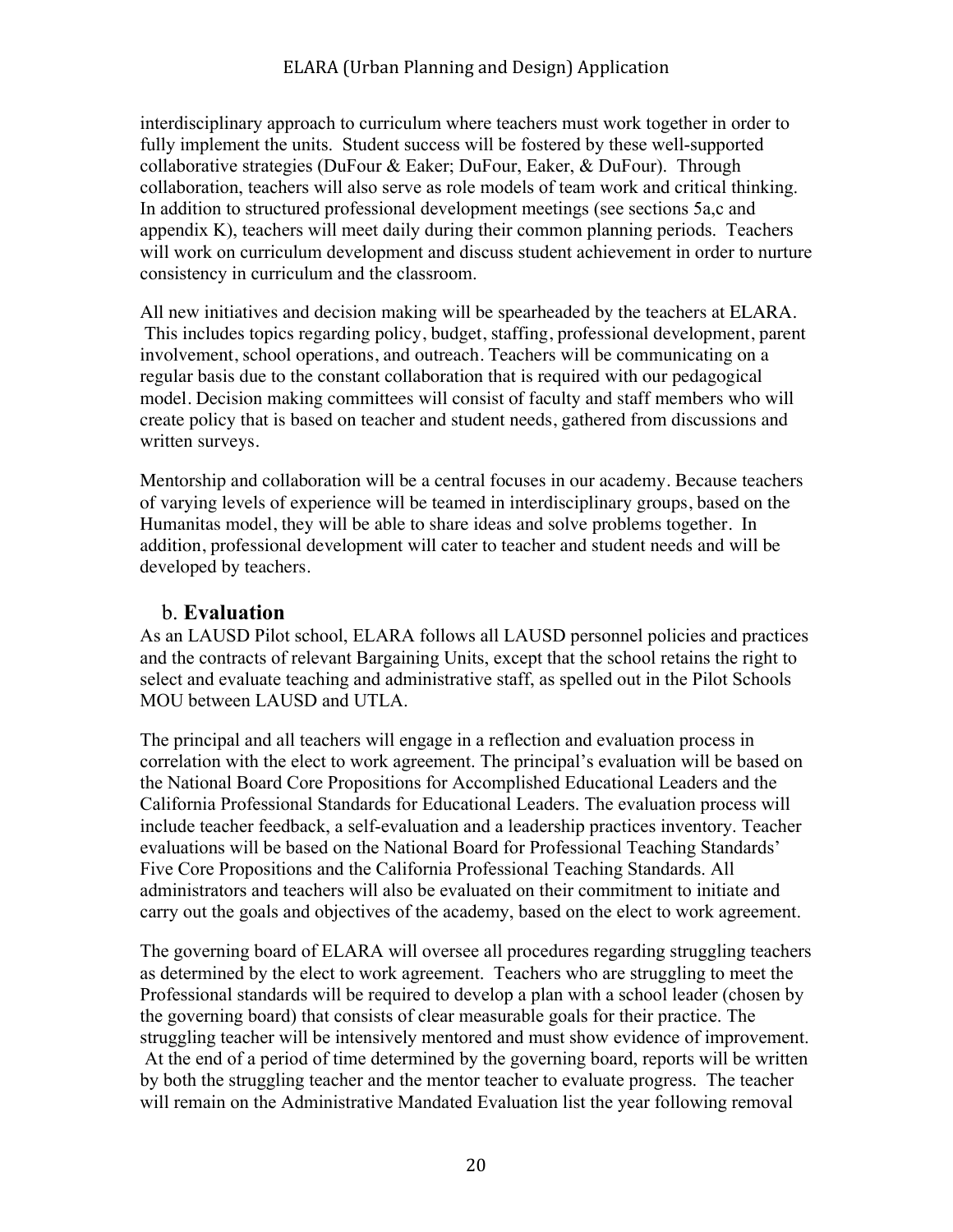from Intervention. Failure to successfully meet the standards and goals as indicated during Intervention will result in a formal LAUSD Stull evaluation by the school leader.

## c. **Feedback**

At a frequency determined by the elect to work agreement, teachers and staff will complete brief confidential surveys on the effectiveness of strategies in such areas as interdisciplinary instruction and advisory curriculum. Results of the surveys will be used by the principal to make adjustments in professional development or in curriculum and **instruction** 

# 7. **SERVING SPECIALIZED POPULATIONS**

# a. **Specialized Instruction**

ELARA's mechanism for guaranteeing that the needs of all students are met is based upon the widely used Response to Intervention (RTI) model: the provision of systemic, phased-in interventions (Tier 1=school-wide preventive services; Tier 2=strategic interventions; Tier 3=intensive interventions) that are preventive and serve individual student needs with a multi-level response for students at risk. RTI has lately become well-established as a tool for general remediation, but is a relatively new approach for diagnosing and supporting students with learning disabilities or academic delays.

Strategies for meeting the needs of gifted and talented students are detailed in section 2d, Accelerated Learning, above.

Homeless students are an increasingly large sub‐population and ELARA staff will be alert to signs that students are being distracted by issues outside of the school. The presence on campus of a Bienvenidos clinic with its various services will support our efforts to assist such students.

## i. **Special Education**

ELARA will comply with the following four step process to determine whether or not a student is eligible for Special Education Services and if so, which services are most appropriate: 1) Referral for Assessment; 2) the Assessment; 3) Development and Implementation of an Individualized Educational Program (IEP); and 4) the IEP Review. Special education teachers will each have a caseload of students with IEPs and, in collaboration with general education teachers, monitor implementation of IEP requirements. Special education teachers will also verify compliance with the District's Special Educations Policies and Procedures Manual as required by the Modified Consent Decree.

# ii. **Students with Disabilities**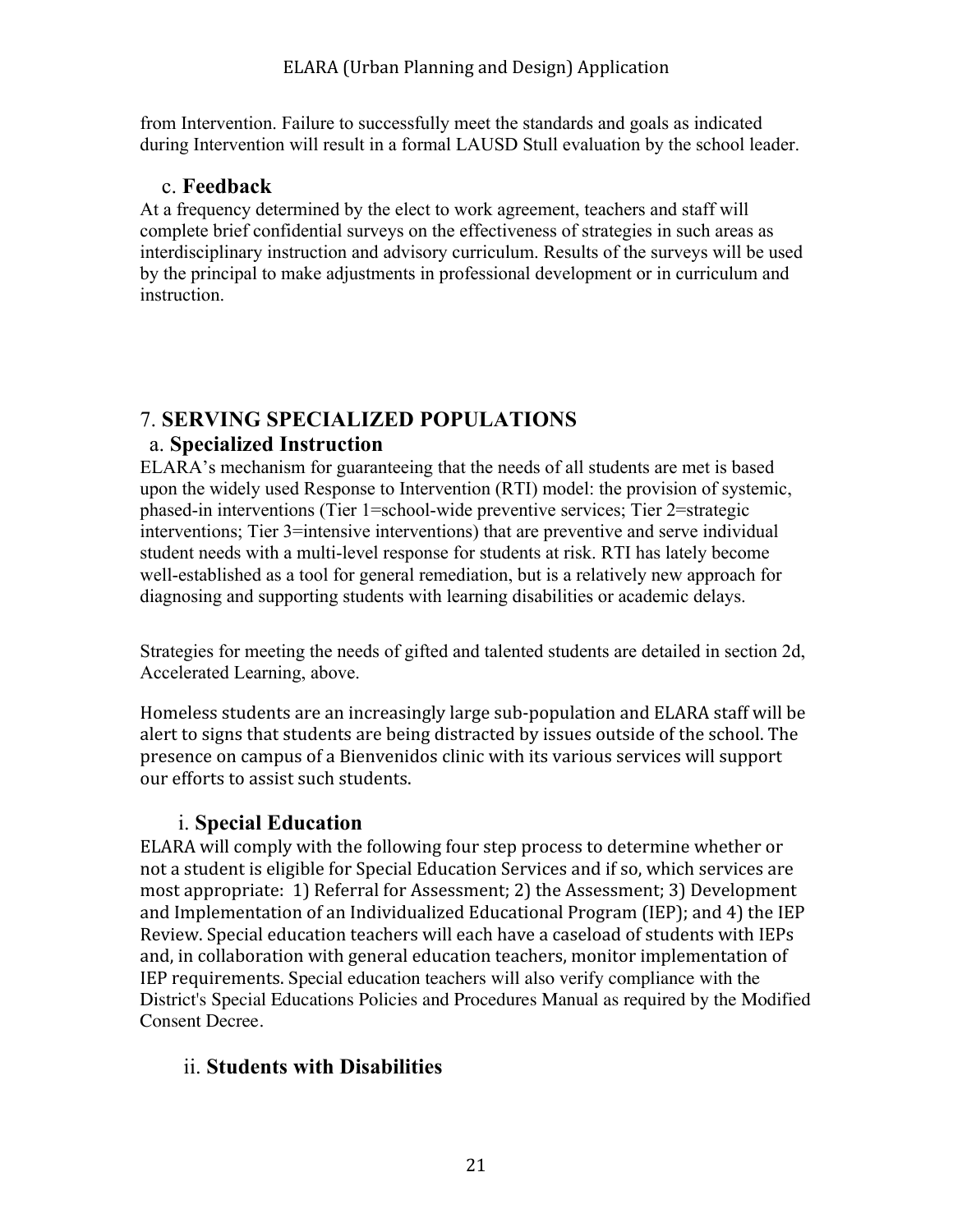Special Education students will be provided with equal access regardless of any disability. Under Least Restrictive Environment (LRE) guidelines, students of this population will be served in the general education program and provided with adequate support to achieve educational success.

General and Special Education teachers will collaborate to ensure that student needs are met. In addition, the Advisory Period provides regular time for monitoring and planning support for SWDs.

ELARA will also take advantage of community agencies located on campus, as part of the Community School model, such as Bienvenidos. Well-trained clinicians work collaboratively with children and their families in addressing the kind of emotional and behavioral difficulties that interfere with full mainstreaming -- such as, anxiety, child abuse and trauma, depression, eating disorders, hyperactivity impulse control, reactive attachment, academic performance and adjustment, self-injurious behaviors, and sexual acting out.

## iii. **Extended School Year**

Extended school year services shall be provided for a student with disabilities who has unique needs and requires special education and related services in excess of the regular academic year. The primary goal of ESY services will be to ensure the continued provision of an appropriate education by maintaining skills and behaviors that might otherwise be lost during the summer/intersession period. ESY services will be coordinated with the LAUSD Division of Special Education.

Extended school year services shall be limited to the services, determined by the IEP team, that are required to assist a student in maintaining the skills at risk of regression or for students with severe disabilities to attain the critical skills or self-sufficiency goals essential to the student's continued progress. If the student requires ESY services to receive a FAPE, the school will develop an IEP for the student that includes ESY services.

If the IEP team determines that a student is not eligible for ESY, the student may be referred to the general education summer/intersession program.

## iv. **English Language Learner and Standard English Learners**

SEL students who struggle to meet standards will be addressed via the RTI approach discussed in section 7a, above. Meeting the needs of EL students requires the collaboration of teachers, parents, and support staff in a multi-tiered approach.

Students who qualify for ESL 1 and 2 will be placed in an intensive ESL program along with additional language supports in core content classes to allow maximum access to the grade level curriculum. Additional attention will be devoted to the students who have completed the ESL levels 1-3 and have yet to demonstrate a level of English proficiency.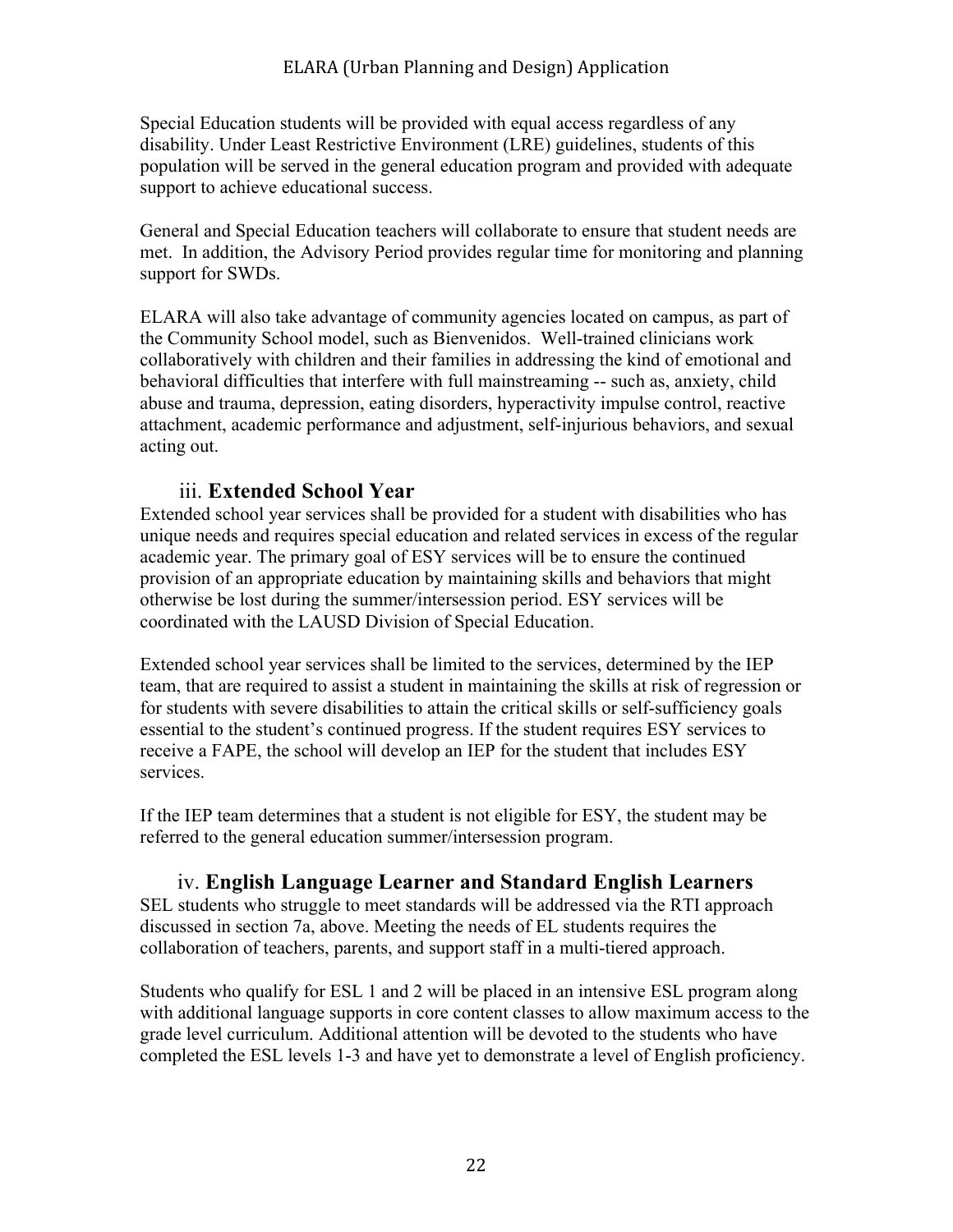A review of incoming students' school history and previous ESL or English grades ensure proper assignment of English Proficiency level and classes. Primary language assessments, the California English Language Development Test (CELDT, administered within the first 30 days of enrollment), and home language surveys further ensure proper classification of new students.

Student progress toward reclassification will be monitored through the ESL classes. The teachers will have individual portfolios of student work to monitor the student's monthly progress. Checks for student progress, portfolios, testing and grade report data will be utilized in the reassignment of English Learners into mainstream classes, as well as after school and intervention programs.

EL students who have transitioned into sheltered instruction will receive strong English literacy instruction which is built upon language acquisition theory validated by research and successful classroom practices. Elements of phonemic awareness, comprehensible vocabulary development and print awareness will complement the school-wide use of research-based instructional strategies including use of SDAIE, AVID, Project-based learning, Thinking Maps, and Reciprocal Teaching, Cornell note-taking and interdisciplinary learning. Additionally, ELARA classes will employ culturally relevant materials in all classes in which it is appropriate.

These pedagogical techniques systematically scaffold instruction to allow students to access and master rigorous, standards-based content. Moreover, these strategies are complementary to each other in their deliberate approach to "chunking" instructional delivery with explicit teacher modeling, academic vocabulary frontloading, graphic organizers to help students organize and categorize learning, structured guided practice that facilitates oral language production and student interactions, collaborative learning environments, and finally independent student skills practice.

### b. **At-Risk Students**

ELARA will employ a three-tiered RTI model, similar to the one described in section 7a, above, to assist students who are at risk, due to the following: low achievement, poverty, behavioral issues, truancy, drug use, pregnancy, sexual identity and other emotional issues.

ELARA will also have several mechanisms to identify and encourage at-risk students and their parents to take advantage of the available options and opportunities. These mechanisms include the *Coordination of Services Team (COST),* that serves as an initial referral source for teachers who are in the position to recognize struggling students and can ask for help on their behalf. Other intervention vehicles for at-risk students are the *Language Appraisal Team (LAT)* and the *Student Success Team (SST).* These teams include teachers, administrators, support personnel and community agencies who work in collaboration to identify and provide critical interventions.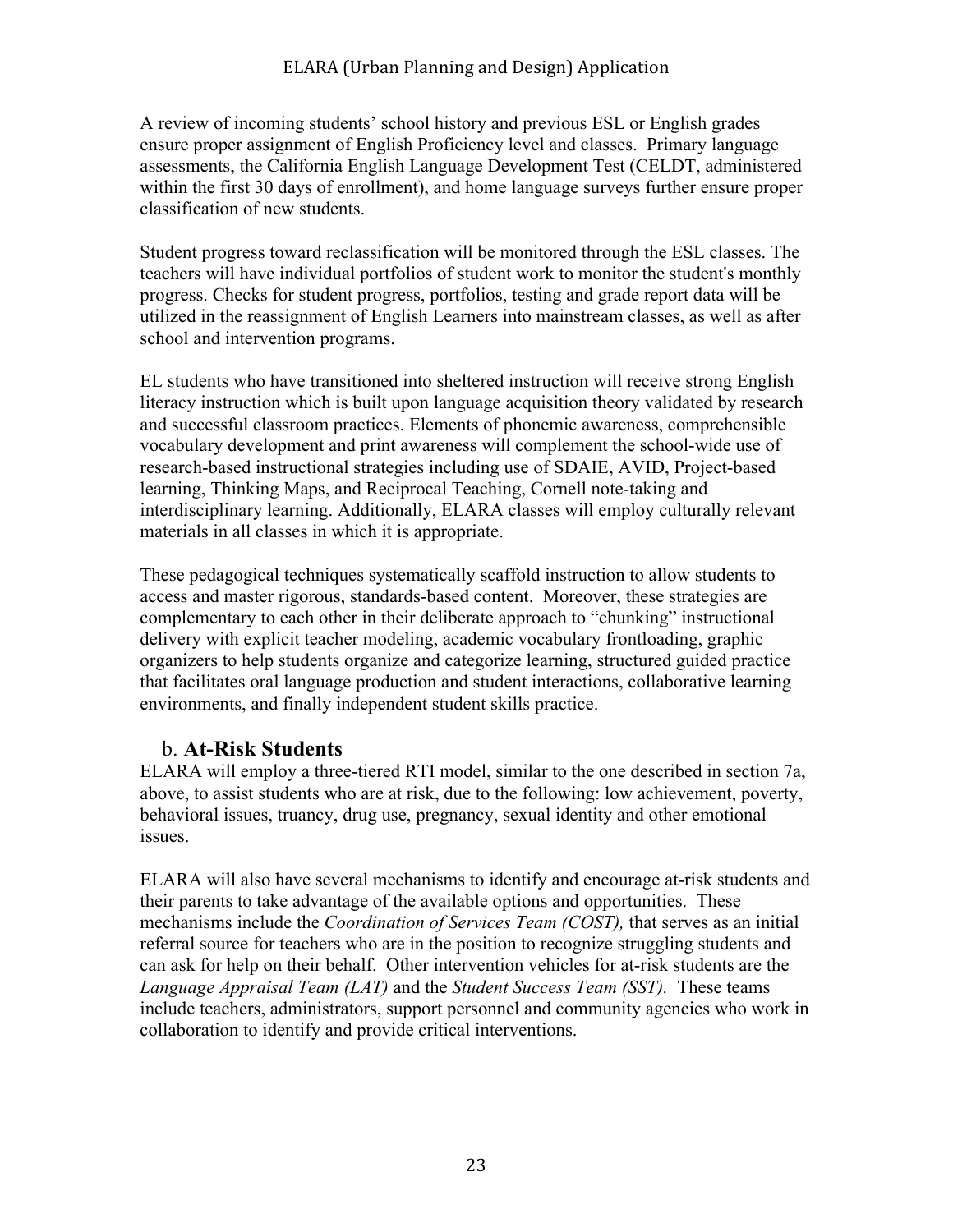ELARA will also employ IMPACT programs to support pregnant and parenting teens, students impacted by family issues, students with drug or alcohol problems, or who are struggling with sexual identity issues, or other emotional issues.

A psychiatric social worker based at the Torres High School campus will work under the mission and guidance of LAUSD's School Mental Health Branch, to provide students and community with a range of comprehensive services including prevention, early intervention and treatment services.

The psychiatric social worker will offer therapy (individual, group and family), parent education and training, behavior contracts and positive support planning, ongoing case management services, home visits, conflict mediation, crisis intervention, and mental health consultations. The social worker will collaborate with student support services such as Diploma Project counselors, attendance counselor, academic counselor, etc., in order to ensure that no student falls through the cracks.

Mental health services will also be provided through our community partner Bienvenidos, whose clinicians work collaboratively with children and their families in addressing emotional and behavioral difficulties such as anxiety, child abuse and trauma, depression, eating disorders, hyperactivity impulse control, reactive attachment, academic performance and adjustment, self-injurious behaviors, and sexual acting out.

# 8. **FAMILY AND COMMUNITY ENGAGEMENT STRATEGY** a. **Identification**

ELARA will serve the unincorporated community of East Los Angeles as well as the area of Boyle Heights in Los Angeles. The community is multilingual, culturally diverse, and serves families originally from other countries such as Mexico, Central America, and South America. For some years, parents, students and community representatives have fought for a new school in the area; the Torres campus, of which ELARA will be a part, is the result of this struggle, and the empowerment zone, of which Torres will be a part, represents a major opportunity for the community.

Although cultural diversity is an asset of this community, it also unveils some basic educational needs. 66.8 percent are English Learners, the graduation rate is low, students perform poorly on state and District Standardized assessments, and 86 percent are considered economically disadvantaged. ELARA and its partners on the campus and in the community believe that a focused, community-based approach can combat the disadvantages and magnify the advantages in order to assist the students of East LA to greatly heightened levels of achievement.

ELARA's intent is to use its Urban Planning and Design focus as a point of engagement for students, especially those who are in the process of disengaging from education when they arrive in high school. The students in the East LA community feel a deep connection to their neighborhoods, and our curriculum and partnerships directly address issues of community preservation, development, and improvement. This also provides a point of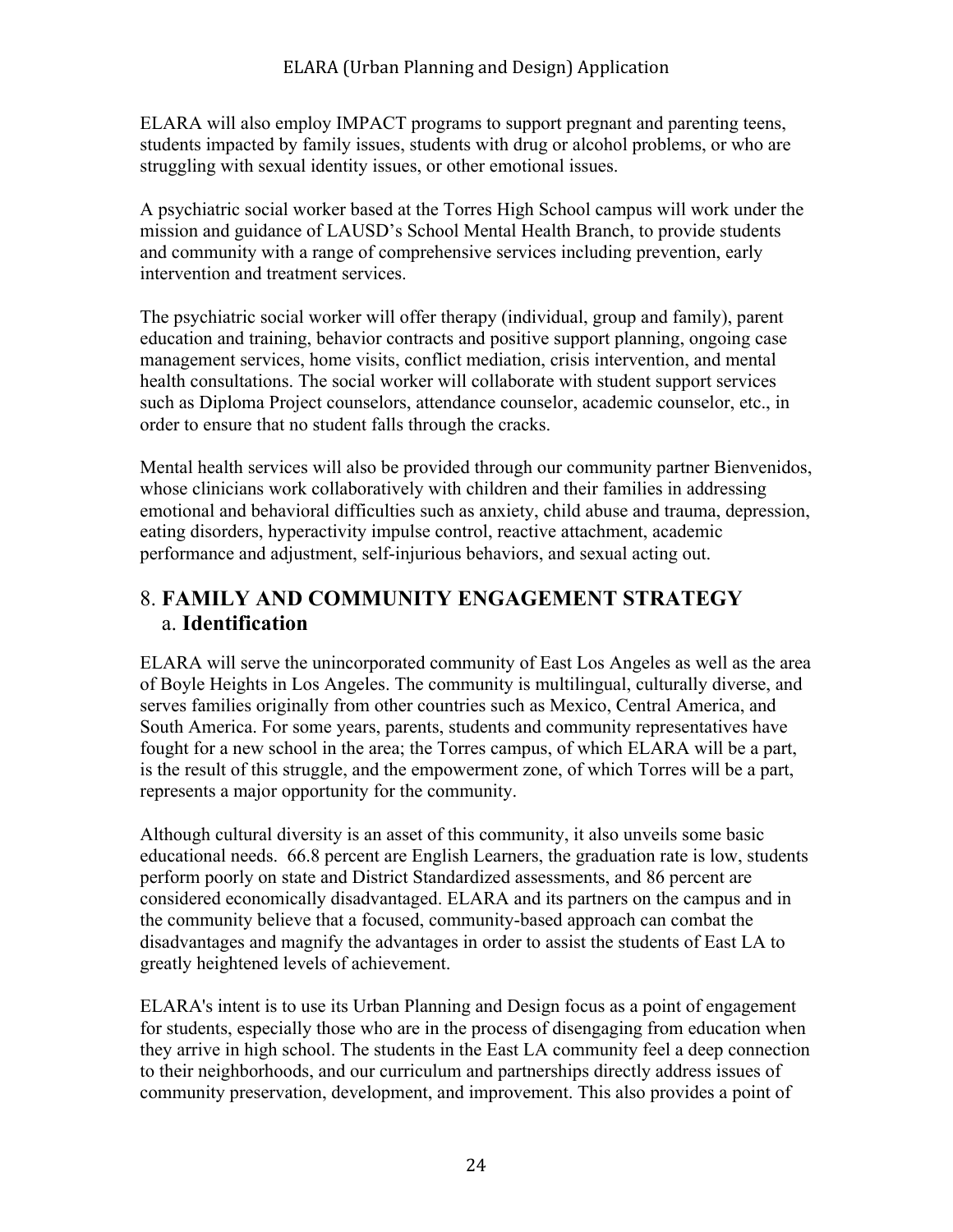entry for parents and other community members who wish to be involved with our students and our school.

ELARA and its primary partner, LAEP, are working with the East Los Angeles Educational Collaborative, and particularly Inner City Struggle, to develop a Community School which provides services to the entire community. The Community School model, while good for the community, will serve primarily to engage the entire community, with all of its resources, in the education of our young people.

Some of the community resources planning to participate in the Community School include Bienvenidos Family Services Center, DCFS, East Los Angeles Classic Theater, East Los Angeles College, Families in Schools, La Causa, the Maravilla Foundation, and the United Farm Workers Foundation.

ELARA will be partnering particularly closely with UCLA's School of Urban Affairs/Department of Urban Design and Art Center College of Design, Pasadena, for career pathway development; the Los Angeles County Parks and Los Angeles County Urban Planning for internship opportunities; and ELAC, CSULA, Cal Poly Pomona, and CSUDH for additional academic resources.

## **b. Family and Community Engagement**

As stated above, ELARA's Urban Planning and Design focus and ICS/LAEP's Community School proposal are the main engines of our plan to engage parents and caretakers. The UP & D focus first emerged as a request from the community.

ELARA will also utilize activities such as fall parent orientations, parent-teacher conferences, student-led conferences, presentations of student work, and advisory committees to bring parents into the school, and will establish a PTA to generate other modes of involvement. Community School opportunities will also bring parents onto campus. Monthly newsletters, internet/website postings, and automated phone calls will be used to disseminate information. Families with Internet connectivity will be able to access syllabi and assignments online.

It is anticipated that, within the Community School model, the various post-secondary institutions with which ELARA is partnered will be offering evening classes open to the community, as well as to the students. It is also anticipated that, with institutional partners such as County Parks and Recreation, student projects within the community will also engage other community members.

ELARA's vision is to provide its students with the skills to actively shape their community, while they are students, and even moreso after they graduate.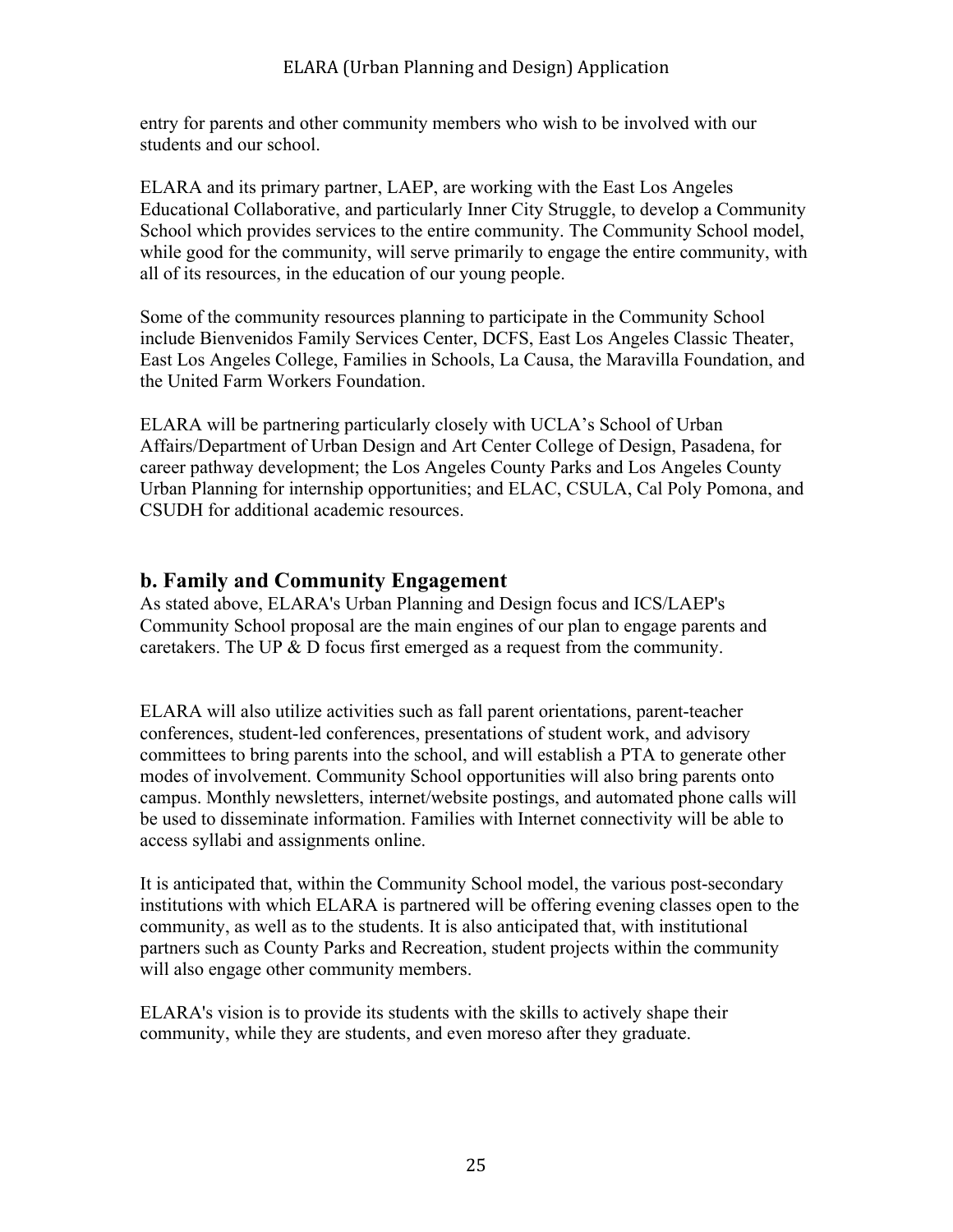### c. **Key Community Partnerships**

As ELARA is proposing to be one of five members of the Community School on the Torres campus, the community partners will play a key role in implementing our Mission and Vision. The ELARA leadership team will manage and cultivate these relationships, with the help of the manager of site operations, who will be responsible for practical arrangements. Inner City Struggle will be involved in engaging and recruiting community partners, conducting meetings and arranging outreach strategies for students. Community partners will also provide academy students real-world/authentic learning experiences through opportunities ranging from classroom visits to internships and direct relationships with adult mentors in their career strands. For parents, partners will provide educational opportunities, health and welfare services, and community connection. Some of the community partners who will be working with ELARA are the following:

Bienvenidos Family Services Center will provide health and wellness services and coordinate social services;

East LA Classic Theatre will use the Torres auditorium and provide cultural opportunities for student, parents and the community;

Inner City Struggle will provide youth development and leadership services; parent engagement and advocacy training; and community school improvement advocacy;

East Los Angeles Community College will provide college classes for students and adults, college access information and assistance, and help build a 9-16 vertical plan;

L.A. Parks and Recreation will provide a program to support parents with at-risk teens; and

Pan American Bank will provide assistance with a student-run bank and financial literacy services.

These are only a few of the services and resources we expect to locate at Torres. See Appendix P for complete list of currently secured and planned partnerships. The organizations located on the campus will receive free space but have their own funding for services, personnel, equipment and material. In Appendix P, we have attached letters from a number of partners, additional letters were submitted directly to the superintendent, and other letters committing resources are anticipated. We are proud that Esteban E. Torres, for whom the school is named, has endorsed our teacher-developed pilot schools for the Torres High School.

# 9. **SCHOOL GOVERNANCE**

As an internal applicant, the school will adhere to the referenced articles in the LAUSD Collective Bargaining Agreements. Also, the school will follow the Education Code regarding the formation and operation of the School Site Council.

### **a. School and Advisory Organizational Charts:**

Please see Appendix O for organizational and advisory chart.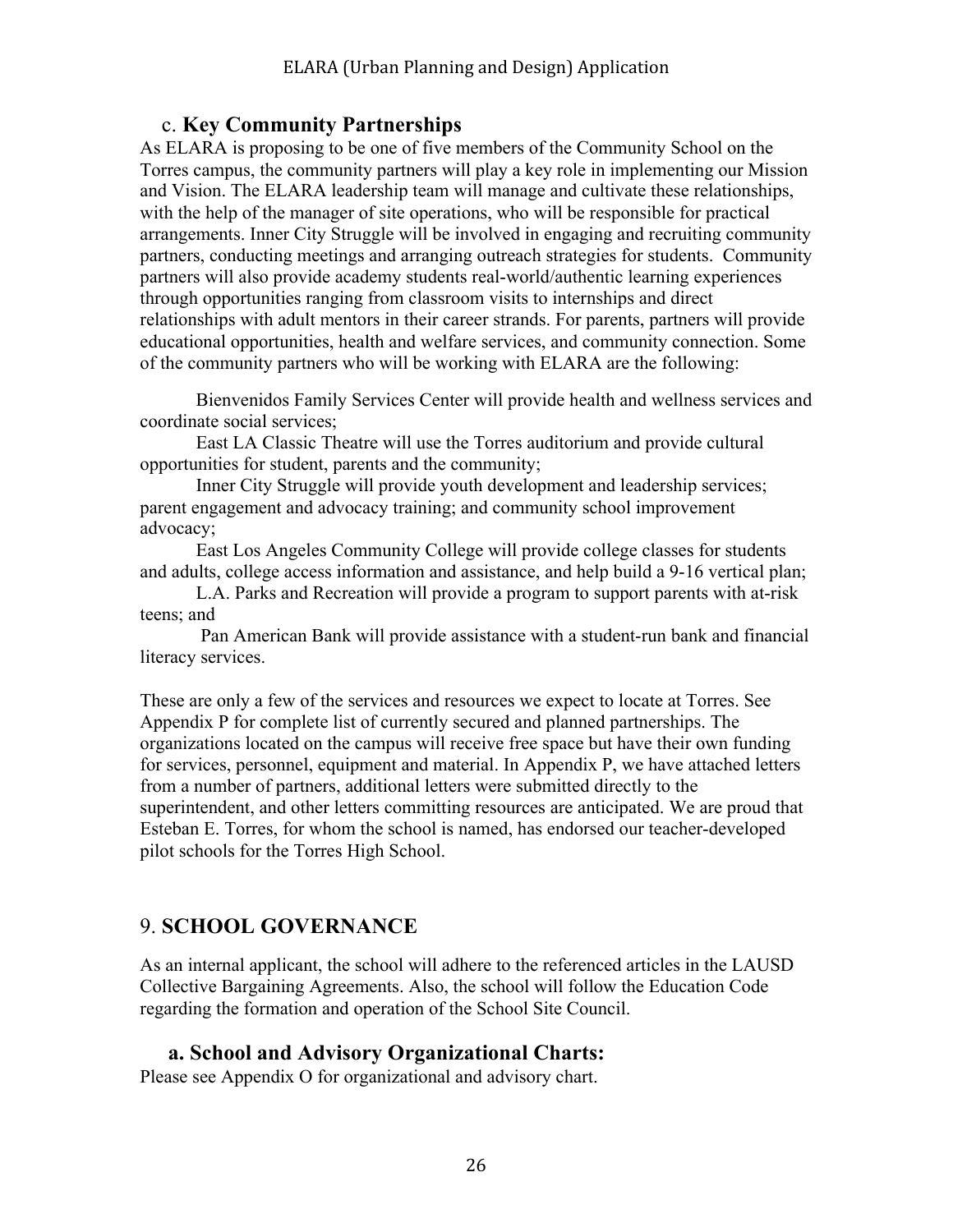*Campus-wide Governance*: Although the Torres campus will contain five independent schools, some aspects of school management will require site-wide coordination. Assuming implementation of the Community School model proposed by LAEP, we will participate in establishing a central system for oversight of campus operations, overseen by a Site Operations Manager. The Site Operations Manager will be responsible for the day-to-day operations of the Torres campus (see 10.e. for details). In addition, the Torres Community School Collaborative will coordinate the community-based organizations involved with the five pilot schools at the Torres site. The following elements will comprise campus-wide governance under the SOM:

 *the High School Building Council* will be responsible for supervision of campus wide operations and collaborative decision-making about resource and space allocation. The campus-wide Building Council will be composed of the principal from each of the five pilot schools, plus one representative each from the Torres Community School Collaborative and Los Angeles Education Partnership.

 *the Torres Community School Collaborative,* a broad array of organizations, will be involved with the Community School; InnerCity Struggle will be the lead agency responsible for convening the collaborative, link community-based organizations with the school, and coordinate efforts.

**Pilot School Governance for the ELARA:** as a pilot school with autonomies from LAUSD over the school's daily operation, hiring, budget, curriculum and assessment, the academy will be governed under a distributive leadership model. These key groups will contribute to shared decision-making:

 *the School Site Council* will be formed first. The council will be composed of 12 members: the Principal; four teachers elected by teachers at the school; one other school employee elected by other school personnel at the school; three parents of pupils attending the school and community members elected by parents; and three students elected by students. Once selected, the School Site Council will add one more member to be selected from the Torres Community School Collaborative. The resulting organization will be the Governing Council:

 *the Governing Council* meets, under the Pilot School model, the categorical requirements for the school site council. Governing Council members will discuss all issues, but only school site council members, per statutory requirements, will vote on the school's single plan and the categorical budgets. See Appendix Q for a list of GC responsibilities.

 The GC chairperson will be selected by consensus or vote of the GC. The GC will establ term limits for all members except the principal. We will ensure that SSC and leadership training is provided to help participants fully participate in all decisionmaking. In forming the Governing School Council, we will endeavor to ensure that the members have an appropriate mix of expertise (e.g., finance, operations) to oversee the academy and to support the urban planning and design focus of the pilot school.

 *Advisory Councils*: As required, the pilot school will have two advisory councils:

 *the Compensatory Education Advisory Committee (CEAC)* is a five member committee (three parents, and two teachers elected by teachers at the school) that advises on educational matters (see Appendix Q for list of responsibilities);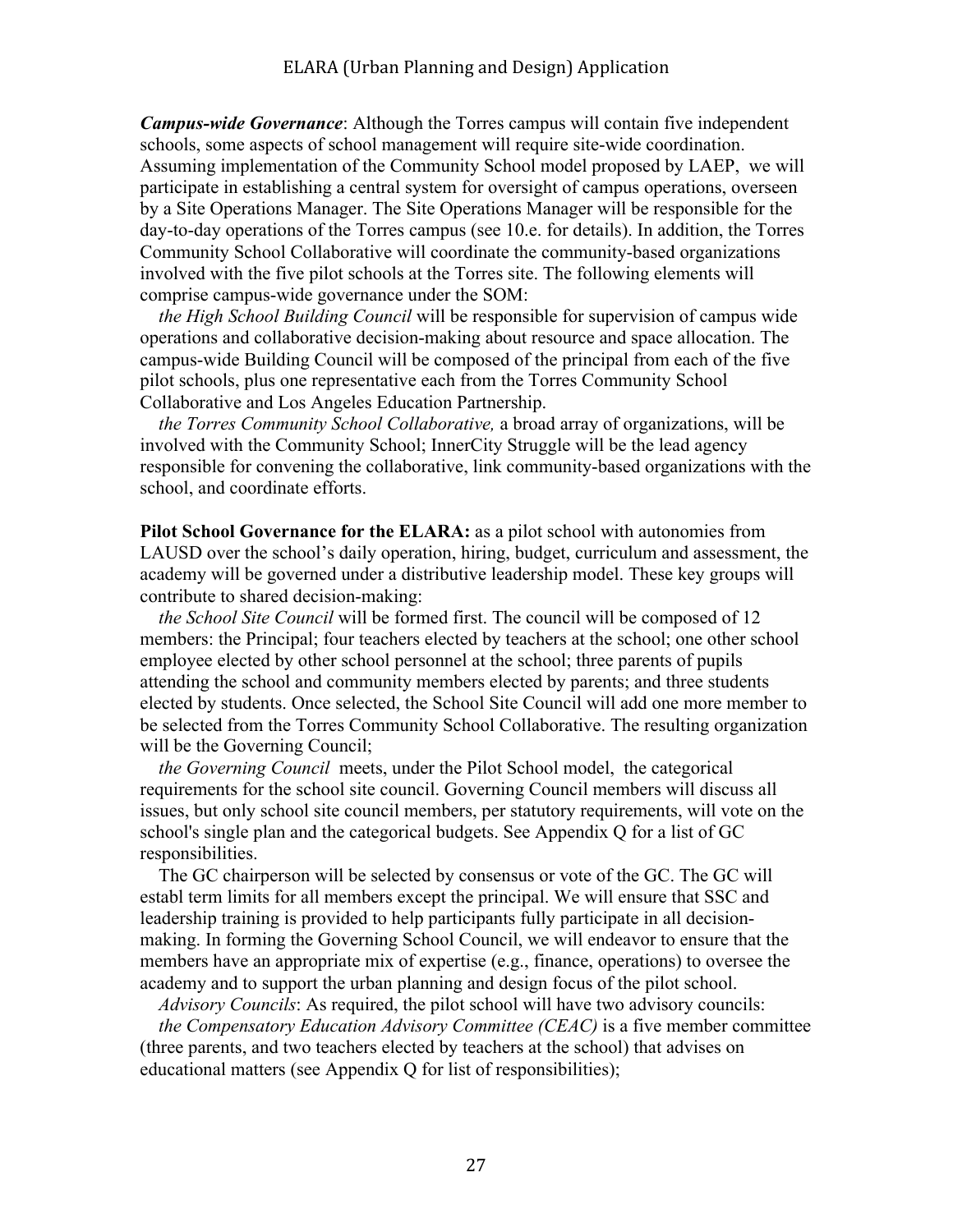*the English Language Advisory Committee (ELAC)* is a five member committee: three parents of English Language Learner pupils attending the school elected by parents, and two teachers elected by teachers at the school. The committee has the responsibility to advise and make recommendations on four legally required topics; see Appendix Q.

# 10. **SCHOOL LEADERSHIP AND STAFFING PLAN**

a. **Leadership Team Capacity** (See Appendix M for Design Team resumes)

|                         | <b>Yrs</b>              | Yrs(a)     | <b>Yrs</b> in  |                          |                                                                                                                                                                                                            |
|-------------------------|-------------------------|------------|----------------|--------------------------|------------------------------------------------------------------------------------------------------------------------------------------------------------------------------------------------------------|
| <b>Name</b>             | <b>Teach</b>            | <b>GHS</b> | <b>HUM</b>     | Subject                  | <b>Additional Expertise</b>                                                                                                                                                                                |
| Martin Buchman          | 25                      | 25         | 12             | English                  | <b>Established Garfield High School's</b><br>Humanitas Program; Coordinator for multi-<br>track SLC program of 32 teachers and 875<br>students school-wide; English Department<br>Chair                    |
| Norman L. Hsiang Chen   | 5                       | 5          | 5              | Social                   | Established Garfield High School's Service                                                                                                                                                                 |
|                         |                         |            |                | <b>Studies</b>           | Learning Plan; Humanitas Club Moderator                                                                                                                                                                    |
| Rachel Michelle Greene  | $\overline{\mathbf{3}}$ |            |                | Social<br><b>Studies</b> | Impact Teacher Training Program;<br>Supervised all training sessions and events<br>forSantee High School's Students Run LA<br>group during the 2008-2009 school year;<br>Data Works Curriculum Calibration |
| Michael Leavy           | 14                      | 7          | 6              | English                  | Authored Humanitas SLC RFP; served on<br>SDMC and SSC; experienced writer of test<br>preparation curriculum; taught at University<br>level.                                                                |
| Antonio Marquez         | 14                      | 9          | $\overline{2}$ | World<br>Languages       | T.U.P.E. Coordinator; Member: School Site<br>Council; Assistant Athletic Director;<br>Academy of Finance Coordinator (Wilson<br>High School)                                                               |
| Michael A. Rocha        |                         |            | 6              | English                  | Implemented the first AVID Program at<br>Garfield High School; EST/Language<br>Arts/SAT 1 verbal instructor                                                                                                |
| Adrianne Sarabia        | 5                       | 5          | 5              | Math                     | Bilingual/Sheltered Teacher; AVID                                                                                                                                                                          |
| Zoe Souliotis-Foley     | 9                       | 9          | 6              | English                  | Implemented the first AVID Program at<br>Garfield High School                                                                                                                                              |
| Monique Geraldine Ulivi | 6                       | 6          | 4              | English                  | Master's degree in Education; School<br>Leadership Advisor; Professional Learning<br>Community Lead Teacher; Learning Team<br>Lead Teacher; Speech and Debate Coach;<br>Hurdle Coach                       |

**Leadership Team – East Los Angeles Renaissance Academy** 

.

#### **b. Staffing Model**:

The table below shows the school's staffing needs from start-up through year five, as well as various ratios and numbers per classroom. The school plans to have 25 students per class, which is below the number in most large comprehensive high schools. This will enable teachers to know students well and to address their learning needs effectively. IEP services will be provided by LAUSD.

**East Los Angeles Renaissance Academy – Staffing Plan**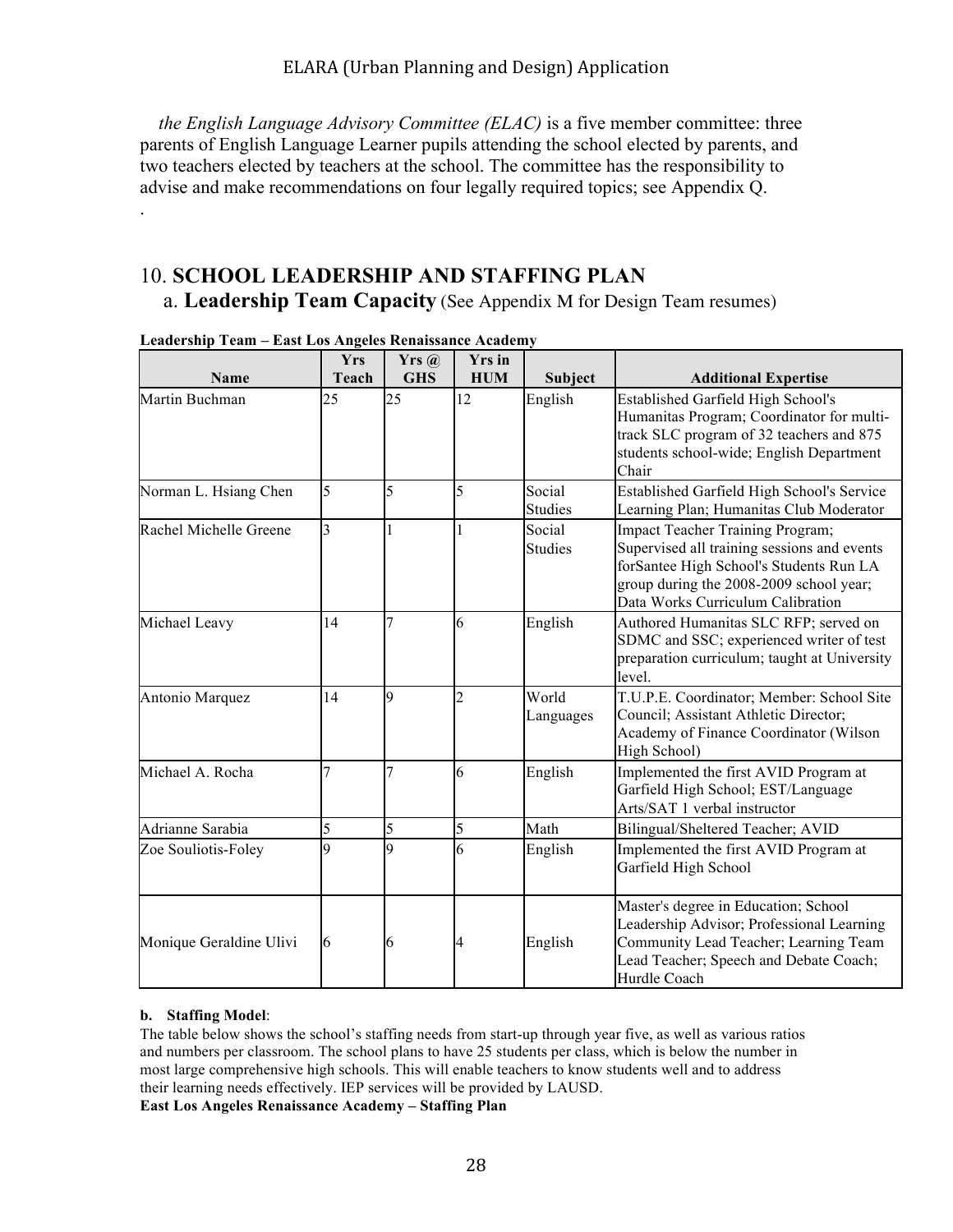|                                 | Year 1                    | Years 2-5                 |  |
|---------------------------------|---------------------------|---------------------------|--|
| <b>Enrollment</b>               | 372                       | 464                       |  |
| <b>Grades</b>                   | $9-11$                    | $9 - 12$                  |  |
|                                 |                           |                           |  |
| <b>Certificated Staff</b>       |                           |                           |  |
| Principal                       |                           |                           |  |
| English language arts teachers  | 4                         | 4                         |  |
| Social studies teachers         | 3                         | 4                         |  |
| Math teachers                   | 3                         | 3                         |  |
| Science teachers                | 3                         | 3                         |  |
| World Languages teachers        | 2                         |                           |  |
| Physical education teachers     |                           |                           |  |
| Humanities / Elective teacher   |                           |                           |  |
| Librarian                       | $\overline{2}$            | $\overline{2}$            |  |
| Teacher-leader*                 | (.5)                      | (.5)                      |  |
| <b>Total Certificated Staff</b> | $18.7*$                   | 21.7                      |  |
| <b>Classified Staff</b>         |                           |                           |  |
| <b>Site Operations Manager</b>  | $\overline{2}$            | $\overline{2}$            |  |
| Counselor                       |                           |                           |  |
| <b>Administrative Assistant</b> |                           |                           |  |
| <b>School Clerk</b>             |                           |                           |  |
| <b>Total Classified Staff</b>   | 3.2                       | 3.2                       |  |
| <b>Adult-to-student ratio</b>   | 17 to 1                   | 18.6 to 1                 |  |
| <b>Students per classroom</b>   | 25; 50 in PE              | 25; 50 in PE              |  |
| <b>Teachers per classroom</b>   | 1 or 2 when team teaching | 1 or 2 when team teaching |  |
| Aides per classroom             | $\mathbf{1}$              | $\mathbf{1}$              |  |

\*One of the teachers will teach half time and fill the teacher-leader position for the other half of the day. The .5 teacher is not subtracted from the teaching positions because it is unknown at this point from which discipline the teacher-leader will come.

### **c. Compensation**

As an internal applicant, the school will use LAUSD's salary schedule, benefits package, health benefits and lifetime benefits.

## **d. School Leadership**

(See Appendix for Principal's job description)

The criteria for choosing a principal will include the following qualifications, experiences and qualities:

a) demonstrated knowledge of and commitment to the core beliefs of small school reform

b) extensive experience in interdisciplinary teaching, leadership and curriculum design at the high school level, preferably with the Humanitas model;

 c) effective experience in facilitating teacher leadership and in helping teachers grow in their craft;

d) effective implementation of progressive education practices;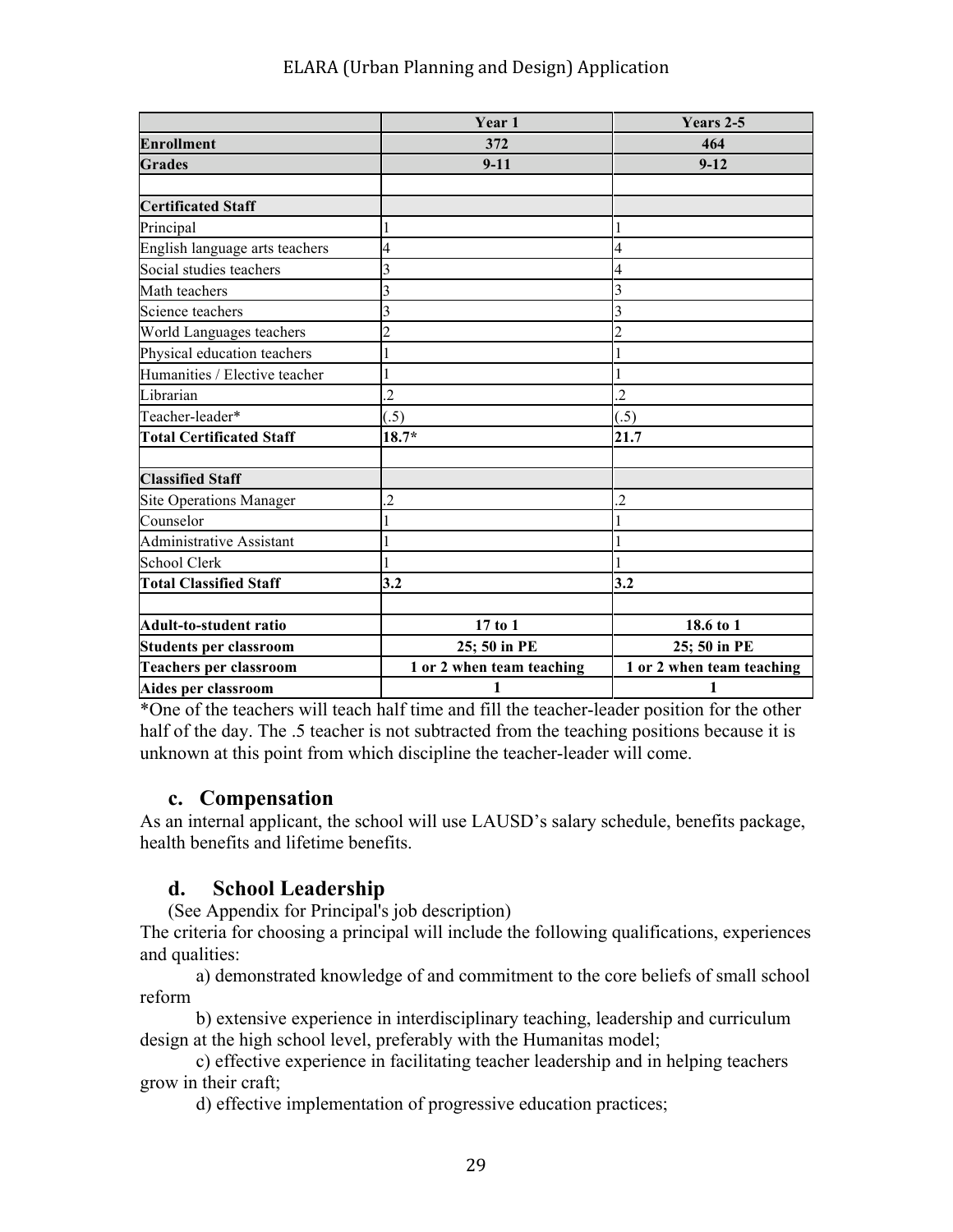e) willingness to teach one period a day;

 f) demonstrated commitment to urban planning and design integration and project-based learning;

g) a demonstrated ability to work collaboratively;

 h) familiarity with the needs of students and families in East Los Angeles or similar communities.

 These characteristics are clearly aligned with the mission and vision of the school and support the educational plan.

 The principal teacher position is unfilled at this time. Following approval of ELARA's proposal, a governing board will be formed, consisting of elected ELARA teachers and staff. (Students and parents will become part of the governing board after they officially select ELARA under the Zone of Choice process.) The Principal's job description will be posted using standard Pilot School protocol (February 2010). Principal interviews will be conducted by the governing board and the final decision will be determined by that body. Upon hiring, the principal will immediately become a member of the governing board as well as the leadership team. He or she will participate in all professional development and school planning meetings (see PD schedule) and through this process, develop into an integral member of the small school.

### **e. Leadership Team beyond the Principal**

(See Appendix L for job descriptions of other Leadership positions) The proposed **Site Operations Manage**r will oversee day-to-day operations of the Torres campus. This position conducts all regular and special meetings of the Building Council and maintains all the books and records of site operations. Responsibilities include:

 a) organizing and supervising campus-wide needs including safety and emergency plans and training, calendars, athletic program, shared space and requests from outside entities;

 2) overseeing campus maintenance and safety, including security, custodial, health, cafeteria and library staff;

 3) coordinating and overseeing all co-located and other community-based organizations; and

 4) informing principals and school staffs and parents in matters related to school safety, emergency preparedness and response, permits and attendance, child abuse reporting, student discipline, facilities, athletics, and equity/compliance issues and concerns.

The **teacher-leader** will be selected from among the academy teachers. This position will teach half-day and during the other half-day will

 a) act as liaison between Humanitas teacher teams and the Los Angeles Education Partnership;

 b) prepare recruiting materials; visit local feeder middle schools for ninth grade orientation;

c) assist the counselor in scheduling classes and programming students; and

 d) create a record of interdisciplinary units for each grade level as produced by local Humanitas teams.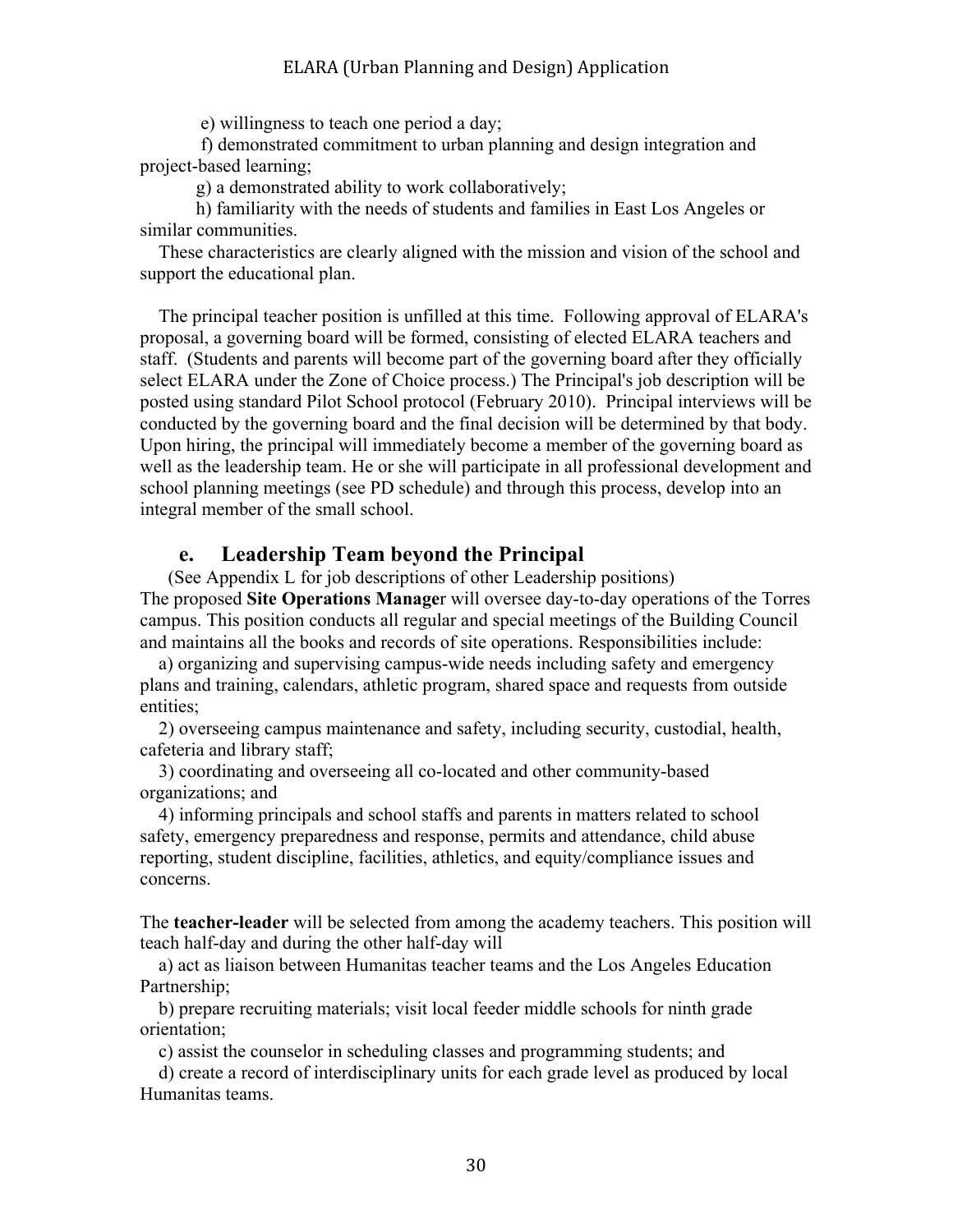The classified staff will consist of one counselor, an administrative assistant, and a school clerk.

The **counselor** will counsel students in the areas of educational, personal, physical, social and career needs. The ideal candidates will understand the necessity of cohort scheduling for interdisciplinary teaching, be creative, and take the initiative to solve problems.

The **administrative assistant** performs a combination of secretarial and administrative duties. The AA will be responsible for the day-to-day operations of the office and supervision of clerical procedures. Other duties include helping to prepare budgets, payroll and Master Calendar. The ideal candidate will be able to help the principal prepare budgets, have knowledge of office practice, procedures and equipment, be able to prepare and edit reports, bulletins; explain rules, regulations and policies; obtain and impart information tactfully and accurately; exercise initiative and good judgment, make sound decisions and work under pressure in meeting deadlines; operate a computer terminal.

The **school clerk** will perform a variety of clerical duties. The candidate needs a clear and complete knowledge of office practices, procedures and equipment; an outgoing personality; works well under pressure of deadlines.

We will use the standard small school procedure for announcing positions. The site operations manager will be chosen jointly by the five principals with support from the Los Angeles Education Partnership, as mentioned above. For the other positions, the interview process will be conducted by the leadership team in May 2010. Final selection will be made by June.

#### **f. Recruitment of Teaching Staff**:

#### **(See Appendix L for job descriptions of teaching staff)**

As an internal applicant, ELARA will follow LAUSD Collective Bargaining Agreements.

The East Los Angeles Renaissance Academy will build on the strengths of the founding teacher team and work diligently to recruit and retain a stable, diverse and pedagogically cohesive teaching staff.

**Teacher Roster & Credentials**: Teachers who have already been recruited and have committed to the school are Martin Buchman, Michael Leavy, Zoe Souliotis-Foley, Michael Rocha, Rachel Green, Antonio Marquez, Norm Chen, Monique Ulivi, and Adrianne Sarabia. **(See Appendix M for résumés of leadership team).** These teachers all have been or will have been trained in the Humanitas model, shared inquiry, Socratic seminar, and literacy strategies; hold single-subject credentials in the disciplines they will teach, as will all teachers hired; have CLAD (Crosscultural, Language, and Academic Development) certificates, giving them cultural sensitivity and qualifying them to teach English learners; and meet the required credentials to teach their unique student population including students with disabilities.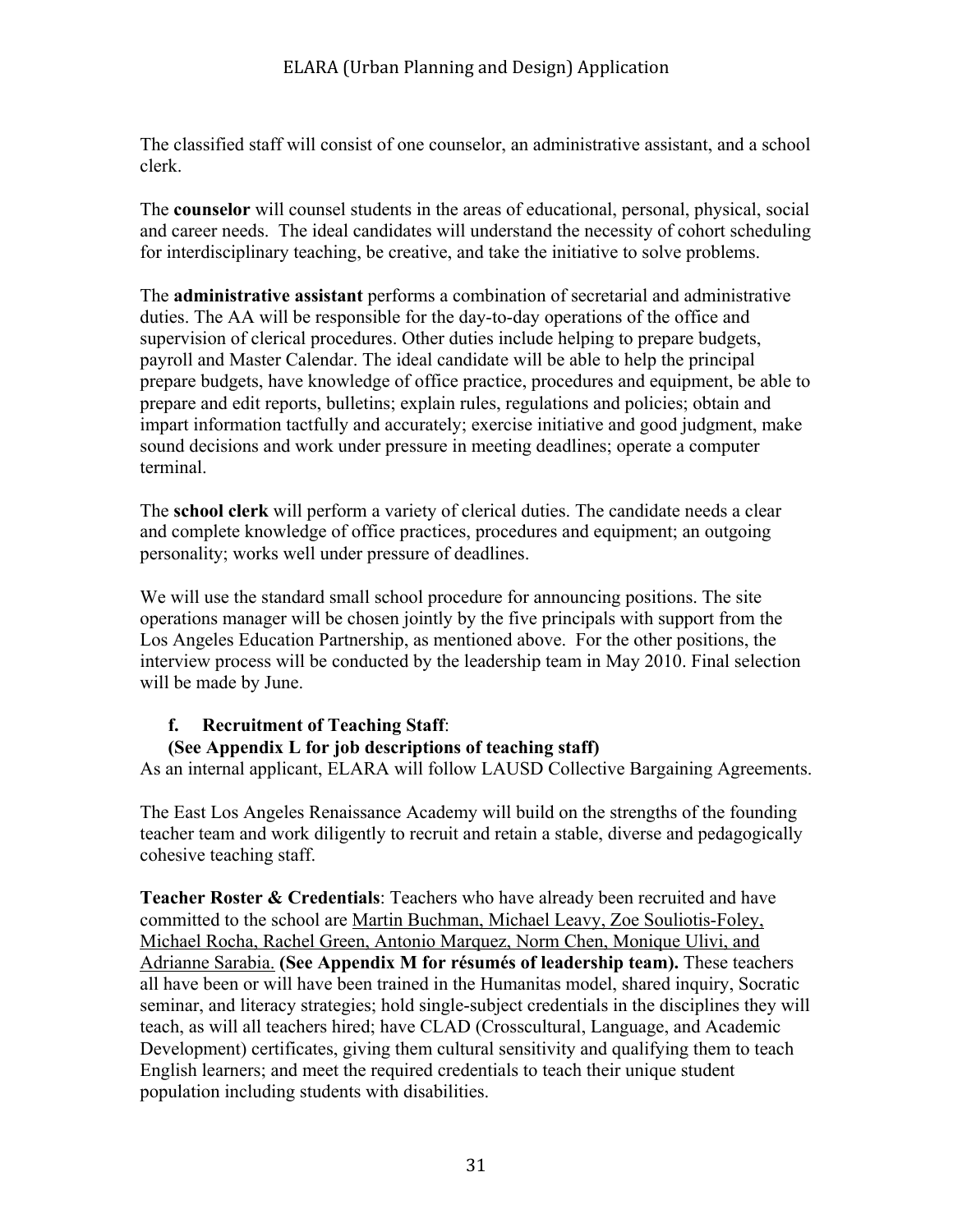**Timeline/Strategy**: The mix of new and experienced teachers hired for the academy will depend in part on the number of interested teachers from Garfield. The ideal mix would be a core of experienced veterans and new beginning teachers. The founding teachers include six veteran teachers and three with five or less years of experience. In late February/early March we will post the job description at the site and meet to answer questions. We want to attract creative teachers who are interested in collaborating to develop innovative, interdisciplinary instruction.

| The unicine for infing teaching start will be. |                                                                              |  |  |  |
|------------------------------------------------|------------------------------------------------------------------------------|--|--|--|
| Feb.-Mar. 2010                                 | Posting Job Description using standard Pilot School protocol                 |  |  |  |
| Apr.-May 2010                                  | After an application review, candidates will be scheduled for an initial     |  |  |  |
|                                                | interview with Design Team and Principal. Candidates will be asked to        |  |  |  |
|                                                | bring a demonstration lesson. Depending on the number of candidates          |  |  |  |
|                                                | applying, a second interview may be scheduled.                               |  |  |  |
| June 2010                                      | Final selections will be made and announced                                  |  |  |  |
|                                                | Aug $\&$ Sep 2010 Orientation and professional development for teaching team |  |  |  |

The timeline for hiring teaching staff will be:

**Criteria:** All teacher candidates will:

 a) demonstrate mastery of their discipline content (with single-subject credential) and a true familiarity with content standards;

b) have a demonstrated interest in the broader Humanities studies;

c) be experienced in or eager to learn progressive pedagogical strategies (i.e.

simulations, Socratic seminar, project-based learning, student exhibitions, etc.);

 d) be comfortable using project-based learning both for formative and summative assessment;

 e) be committed collaborators who will hold themselves accountable for rigorous grade-level planning;

 f) be aware of the importance of writing across the curriculum and willing to use discipline-specific and interdisciplinary writing as a form of summative assessment;

g) be aware that literacy is the gateway to all learning;

 h) be willing to learn and integrate strategic literacy strategies that will be used school wide; and

 i) eager to promote a college-going culture by leading an advisory group through graduation, promoting college access and awareness strategies, and assisting with college portfolios.

#### 11. **Operations**

#### a. **Internal Applicants**

As an internal applicant, the school will continue to use all existing LAUSD operational services provided at the school site and follow LAUSD Collective Bargaining Agreements.

b. **External Applicants**

Not applicable.

c. **Master Service Agreements**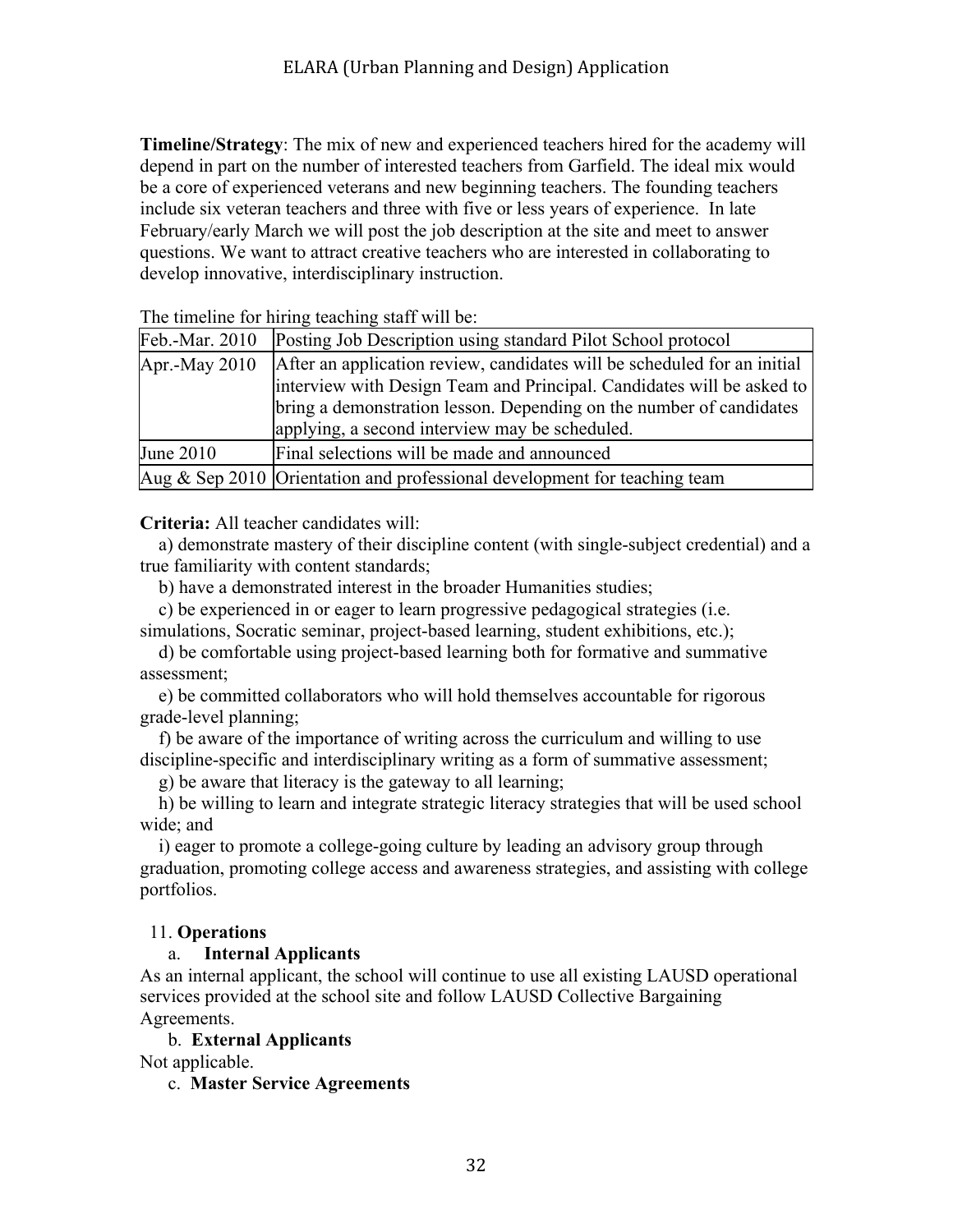As an internal applicant, we will continue to use LAUSD operational services and do not require a Master Services Agreement.

### d. **School Operations Experience**

As an internal applicant, the school will use LAUSD services and will work with LAUSD to coordinate all school operations. As described above, the five pilot schools will jointly hire one manager of site operations to coordinate the operations and facilities issues at the Torres High School site with LAUSD for the five pilot school leaders.

#### e. **Operations Start-up Plan**

As an internal applicant, the school will work with LAUSD School Management Services to follow their operations timeline and schedule to successfully open the school.

### f. **Operations Plan**

As an internal applicant, the school will use LAUSD operational services.

### 12. **Finances**

### a. **Funding**

As an internal applicant, the school will receive funding via LAUSD's transparent budgeting process, based on student average daily attendance.

### **b**. **Budget Narrative**

As a District School, funding is on a per-pupil basis. Funding priorities are classroom personnel, professional development/planning time, and classroom technology.

*Classroom personnel*: the research is clear that the primary determinant of classroom outcomes is the pupil-teacher relationship. All ELARA spending decisions will be guided by that principle. To the fullest extent possible, all personnel will be classroom personnel who take on additional responsibilities for a portion of the day. Along these lines, we will do everything possible to maintain the lowest student to teacher ratio possible, through small class sizes, teacher aids, tutors, collaboration with Special Education teachers, etc.

*Professional development and planning time*: the collaborative emphasis of ELARA's pedagogical approaches, the need to evaluate data regularly, and the need to monitor student progress all require time for teachers to work together.

*Classroom technology*: the character of the 21st century workplace, the nature of projectbased learning, and the need for equitable access to off-campus resources, all argue for a fully wired, interconnected school.

*Additional Funding:* ELARA's staff will work with LAEP and our other partners to apply for grants that would be appropriate and attainable for our school and our students. Aside from relying on the our partners to provide us with their grant writing staff, we hope to take advantage of Professional Development opportunities as they become available, to train our staff in grant writing as well.

### **c**. **Financial Control**